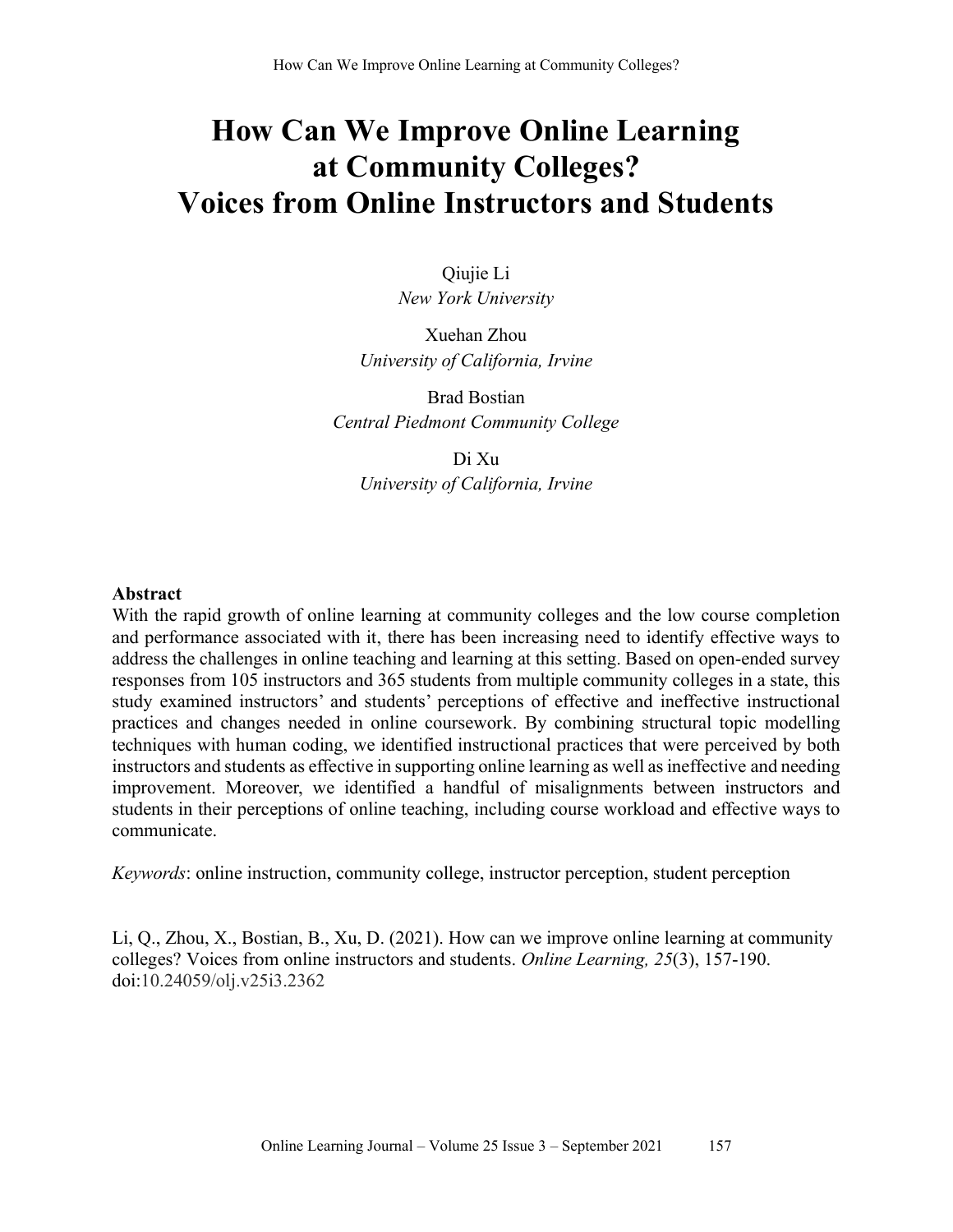Community colleges provide a key point of access to postsecondary education for millions of low-income and minority students. Yet, community colleges face many challenges, including limited space, faculty shortages, and large proportions of students who hold jobs while enrolled in college and therefore may find it difficult to attend on-campus courses (Carnevale et al., 2015; Ives, 2006). These circumstances provide a context in which distance learning can thrive. Indeed, almost one-third of community college students attempted at least one course online in 2016; among these "ever online students," 40% took an entirely online curriculum (Xu & Xu, 2019). Despite the high hopes for online learning to expand educational opportunities for community college students, existing studies have consistently identified high midsemester withdrawal rates and low course performance among online courses offered at community colleges (e.g., Hart et al., 2018; Xu & Jaggars, 2013). Even more concerning is the fact that students from disadvantaged backgrounds, such as minority, low-income, academically underprepared students, and student parents, are subject to greater online performance decrements (Fendler et al., 2018; Johnson & Mejia, 2014; Xu & Jaggars, 2014; Wladis et al., 2016).

A growing effort has been directed to identify effective instructional practices that can better support online learning from both instructors' and students' perspectives (e.g., Bolliger & Martin, 2018; Delen & Liew, 2016; Jackson et al., 2010; Johnson & Davies, 2014). Yet, most of these studies were conducted at four-year institutions, and the findings may not be generalized to community colleges due to the distinct populations the two sectors serve (e.g., Fike & Fike, 2008; Xu et al., 2019). Due to open-door admission policies, community colleges disproportionately serve many racial minorities, low-income students, and non-traditional students. According to the report from Fry and Cilluffo (2019), the share of underrepresented minority students in community colleges in 2016 is 43% compared to 35% at public four-year universities and 29% at private four-year universities. Nearly 50% of community college students were from families below the lower-middle income threshold compared to 35% at public four-year and 27% at private four-year universities. In addition, around 40% of the students at community colleges tended to work full-time while enrolled compared to 21% at four-year universities (Brenden, Deil-Amen, Rios-Aguilar, 2015). Community college students also tend to be less academically prepared on average compared with four-year students (Fike & Fike, 2008), and may need additional support to navigate an online course successfully. These differences in student populations imply that the specific challenges associated with online learning may differ between community college and four-year university students. Indeed, existing studies have consistently found large performance gaps between online and face-to-face courses at community colleges (e.g., Hart et al., 2018; Kozakowski, 2019; Xu & Jaggars, 2014) compared with little to no performance decrements by course modality at four-year universities (e.g., Bowen et al., 2014; Joyce et al., 2015). Accordingly, it is unclear to what extent instructional practices perceived as effective among four-year faculty and students are also perceived as effective in promoting online learning at the community college setting.

Considering the rapid growth of online coursework at community colleges and the low course completion rates associated with online learning in this setting, it is critical to understand community college instructors' and students' perceptions of online instructional practices. To achieve this goal, we developed an anonymous open-ended survey and collected information systematically on instructors' and students' perceptions of effective and ineffective instructional practices and changes needed in online coursework across multiple community colleges in the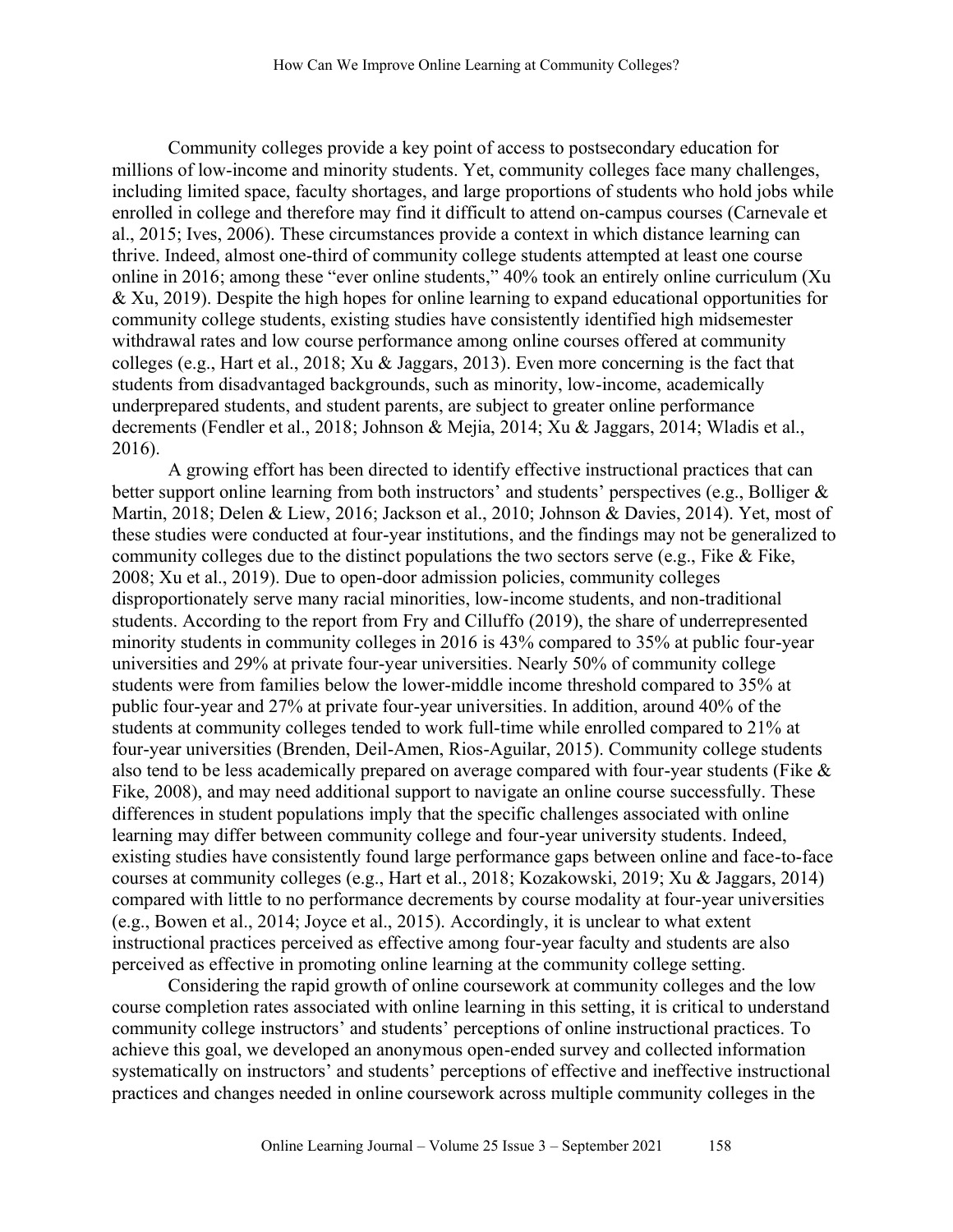North Carolina Community College System (NCCCS). By comparing instructors' and students' perceptions of effective and ineffective online instructional practices and how to improve online instruction, we intend to identify possible ways through which online instruction can be improved at community colleges.

This study builds on the existing literature and further contributes to it by collecting open-ended responses from both instructors and students on their perceptions regarding instructional practices in fully online courses from multiple institutions of a state community college system. Specifically, we address three research questions: what are community college instructors' and students' perceptions of (1) effective practices in online instruction, (2) ineffective practices in online instruction, and (3) critical changes necessary to improve online instruction?

#### **Instructional Practices to Facilitate Online Learning**

Several researchers have examined promising ways to support online instruction. These researchers seemed to agree that the challenges of online learning stem primarily from the increased need for self-regulation due to the absence of regular, structured, and physical class meetings (Broadbent & Poon, 2015), the greater difficulties in achieving effective interpersonal interactions (Cox, 2006; Jaggars & Xu, 2016), and the lack of easy access to student supports such as tutoring, counselling, and other services that are typically located on campus and are not available online (Destin, 2018; Schneider & Clark, 2018). Based on teaching and learning theories both in general and in the specific setting of virtual environments, researchers have recommended several online instructional principles and specific practices that have the potential to address these challenges. For instance, Johnson and Davies (2014) proposed a list of instructional strategies to help students manage, evaluate, and adjust their learning processes, such as sending regular reminders and encouraging self-assessments. Similarly, Bolliger and Martin (2018) proposed 20 instructional strategies that have the potential to improve the quality of student-to-student and student-to-instructor interactions, such as having students introduce themselves to each other and providing students with detailed feedback on their assignments.

A growing number of studies attempted to examine instructor and student experiences and perceptions regarding online teaching practices. Primarily conducted at four-year universities, these studies found that instructors and students value strategies that keep students on track, such as providing checklists each week and sending reminders for upcoming deadlines (e.g., Bolliger & Martin, 2018; Martin et al., 2018). Additionally, several studies found that both instructors and students highly rate practices that facilitate instructor-to-student and student-tostudent interactions, such as offering constructive feedback on students' progress and including icebreaker activities to allow students to introduce themselves to each other (e.g., Bolliger & Martin, 2018; Bork & Rucks-Ahidiana, 2013; Martin et al., 2018; Martin et al., 2020). For instance, Martin and colleagues (2020) surveyed 115 instructors at a southeastern university about their perceptions of the effectiveness of 12 facilitation strategies in online courses. The respondents rated timely responses to questions and feedback on assignments/projects the highest. These instructors also reported group projects and synchronous sessions to be helpful when asked about other effective strategies they used in their online classes. Interviews with online students and instructors further reveal that strategies for enhancing interpersonal interactions not only allow instructors to provide more timely academic support to students and allow students to learn from each other, but also help to create a sense of community and belonging in a virtual learning environment (Kear et al., 2014; Shieh et al., 2008).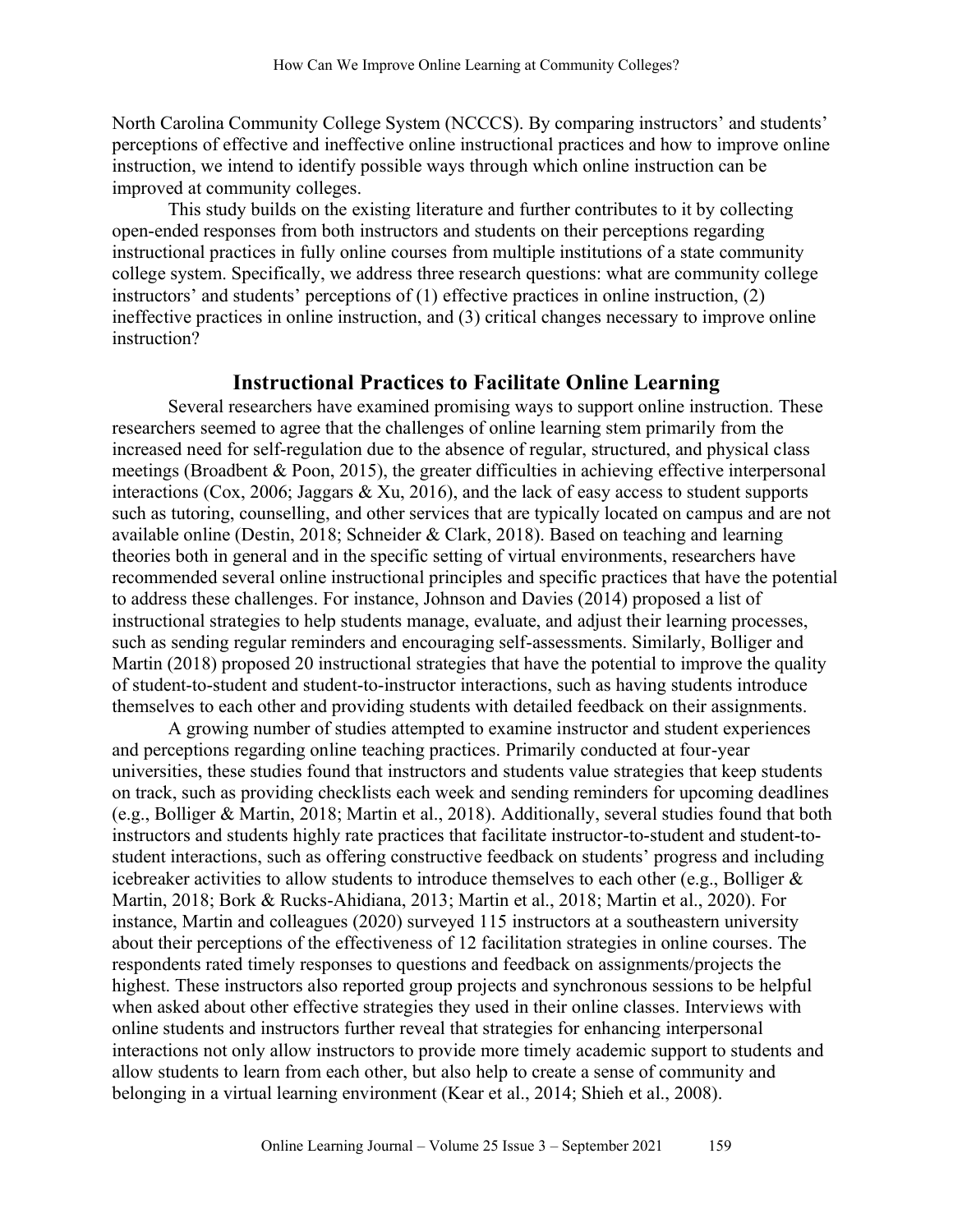While studies conducted at four-year institutions provide important insights regarding possible strategies to better support online learning, it is unclear whether strategies perceived as effective in these studies may be applicable to the two-year setting (Fike & Fike, 2008; Xu & Xu, 2019). For instance, while intensive online collaborative activities are generally well received by students in four-year universities (Bolliger & Martin, 2018; Walker & Kelly, 2007), these activities often involve strong time commitment from the students and therefore might be more challenging for community college students who tend to be less academically prepared and are more likely to enroll part-time.

A small but growing body of research has examined the perceptions and experiences of online instructors and students at community colleges (e.g., Cunningham, 2015; Jackson et al., 2010; Stanford-Bowers, 2008). For instance, Jackson and colleagues (2010) collected survey data on student perceptions of online courses from two community colleges and found that student course satisfaction was higher in classes where instructors provided more timely responses and engaging lectures and classroom activities. Cunningham (2015) surveyed 40 community college students about specific instructional practices for enhancing social presence in online courses and found that quick email responses from the instructor and collaborative group work opportunities played an important role. Similarly, Stanford-Bowers (2008) conducted group interviews with students, administrators, and faculty at one community college and elicited opinions on barriers to student persistence in online courses. Interestingly, the study identified disagreement in perceptions between the administrators/faculty and students: while students found the lack of adequate technical support, poor course design, and limited personal contact with instructors as the most important barriers, the administrators and faculty did not report these issues as concerns.

The incongruence between instructors and students identified in Stanford-Bowers's (2008) study regarding how to improve online learning highlights the importance of collecting opinions from both instructors and students. This may not only help collect effective instructional practices more comprehensively, but also pinpoint possible discrepancies between instructors and students regarding online teaching and learning. Such misalignment often contributes to non-optimal instruction and poor learning outcomes (Cox, 2009; Karp & Bork, 2012) and may be exacerbated in online learning settings due to the lack of timely in-person communication (Bambara et al., 2009; Bork & Rucks-Ahidiana, 2013; Stanford-Bowers, 2008). In addition, all the existing studies focus only on effective instructional practices in online learning. Yet, understanding instructional practices that are perceived as ineffective and/or needing changes, especially from students' perspectives, may also provide valuable insights into specific areas that require attention and improvement.

#### **Method**

#### **Data Collection**

This study was conducted during the spring term of the 2018-2019 academic year in the North Carolina Community College System (referred to as NCCCS hereafter), the third-largest community college system in the United States. NCCCS uses mainly Moodle and Blackboard to implement its online courses. Online course enrollments have risen steadily at NCCCS: from fall 2013 to fall 2017, the percentage of students who took at least one course online increased from 43% to 66%. In a similar vein, 22% of the students who enrolled in the 2016-2017 academic year took online courses exclusively, which was up from 14% in 2012-2013. Despite the steady increase in online enrollment, there has been a persistent performance gap between online and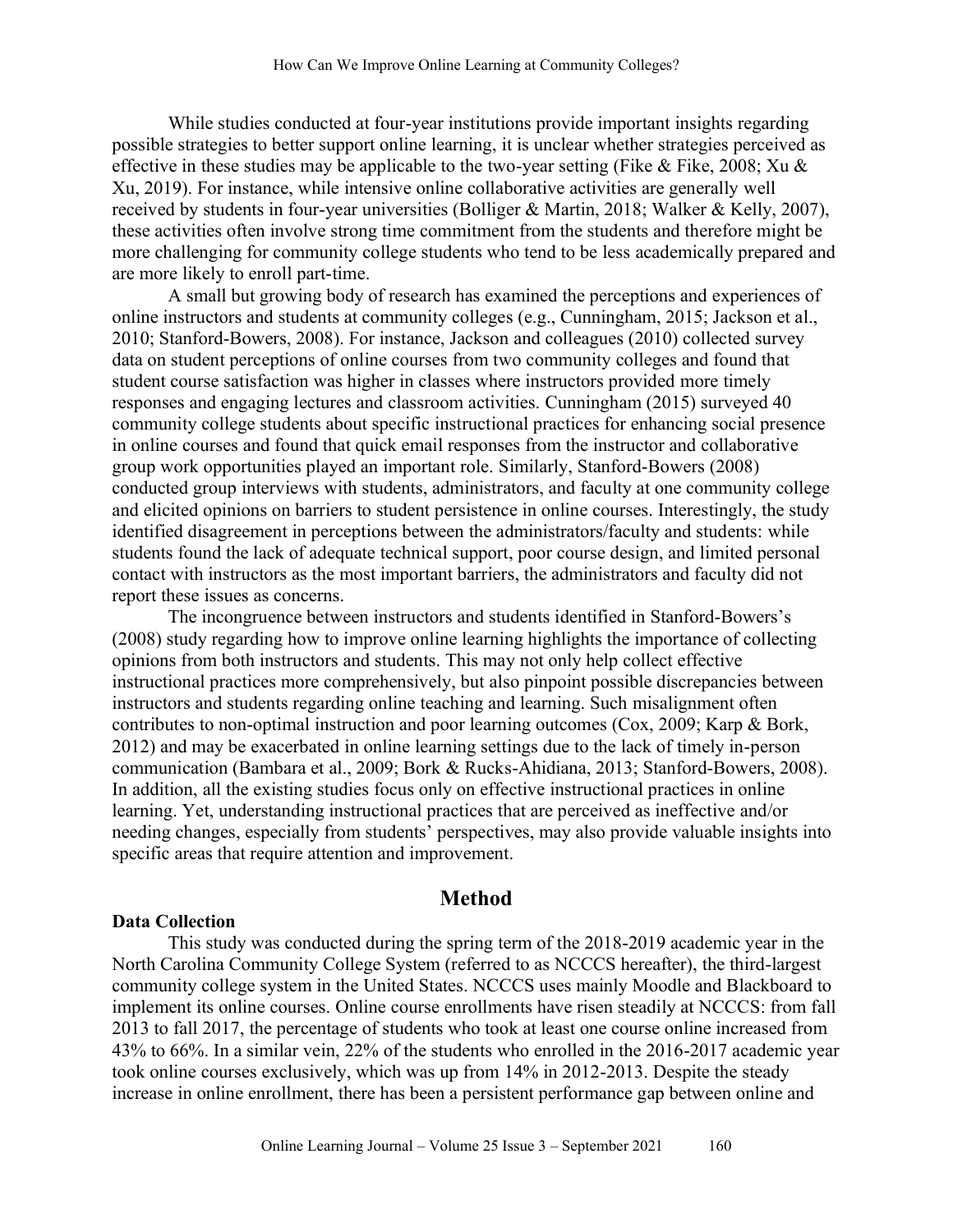face-to-face courses: in fall 2015, the average course passing rate of online courses was 77%, more than 10 percentage points lower than that of face-to-face courses.

In view of the persistent performance gaps, the NCCCS Excellence in Research and Analytics research team reached out to the official Distance Learning Administrator contacts for all the 58 North Carolina community colleges to help collect promising strategies in improving online learning experiences. These contacts were asked to further distribute a survey among faculty and students who had any online teaching and learning experiences at their individual colleges to reflect on effective and ineffective instructional practices that the respondent had experienced in online coursework and what changes were needed to improve online instruction. The detailed survey items and questions are presented in Table 1. It is important to note that the goal of this open-ended survey was not to understand how representative a particular practice had been used at NCCCS, nor to determine the views of the entire systems' students or faculty. Instead, it aimed to collect practices that are promising in improving online teaching and learning. Accordingly, most of the colleges relied on a convenience sample in collecting responses from online instructors and students.

#### **Table 1**

| <b>Topic</b>                                                       | <b>Questions asked</b>                                                                                                                                                                                                                                                                                            |                                                                                                                                                                                                     |  |  |
|--------------------------------------------------------------------|-------------------------------------------------------------------------------------------------------------------------------------------------------------------------------------------------------------------------------------------------------------------------------------------------------------------|-----------------------------------------------------------------------------------------------------------------------------------------------------------------------------------------------------|--|--|
|                                                                    | To instructor                                                                                                                                                                                                                                                                                                     | To student                                                                                                                                                                                          |  |  |
| Effective<br>instructional<br>practices                            | In your online classes, or those you manage or<br>support, please describe any specific strategies<br>that you have used, or helped others to use, that<br>have produced consistent success in terms of<br>higher course grades, course success rates, or<br>persistence to the end of the course.                | Please describe one or two things that<br>instructors do in online courses that<br>really help you learn, complete the<br>courses, and get a good grade. Why do<br>you think these things help you? |  |  |
| Ineffective<br>instructional<br>practices                          | In your online classes, or those you manage or<br>support, what specific strategies have you used,<br>or helped others to use, that have failed to<br>produce consistent success or even reduced<br>success in terms of lower course grades, course<br>success rates, or persistence to the end of the<br>course? | Please describe one or two things that<br>instructors do or don't do in online<br>courses that really prevent you from<br>learning, cause you to withdraw, or<br>get a bad grade.                   |  |  |
| Changes necessary<br>to improve online<br>teaching and<br>learning | What kind of more general change do you think<br>could significantly increase student success in<br>online courses?                                                                                                                                                                                               | If you could change one or two things<br>about online courses that would help<br>you to be more successful than you are<br>now, what would those changes be?<br>What would the changes look like?   |  |  |

|  | Survey Questions for Instructor and Students Respectively |  |  |  |
|--|-----------------------------------------------------------|--|--|--|
|  |                                                           |  |  |  |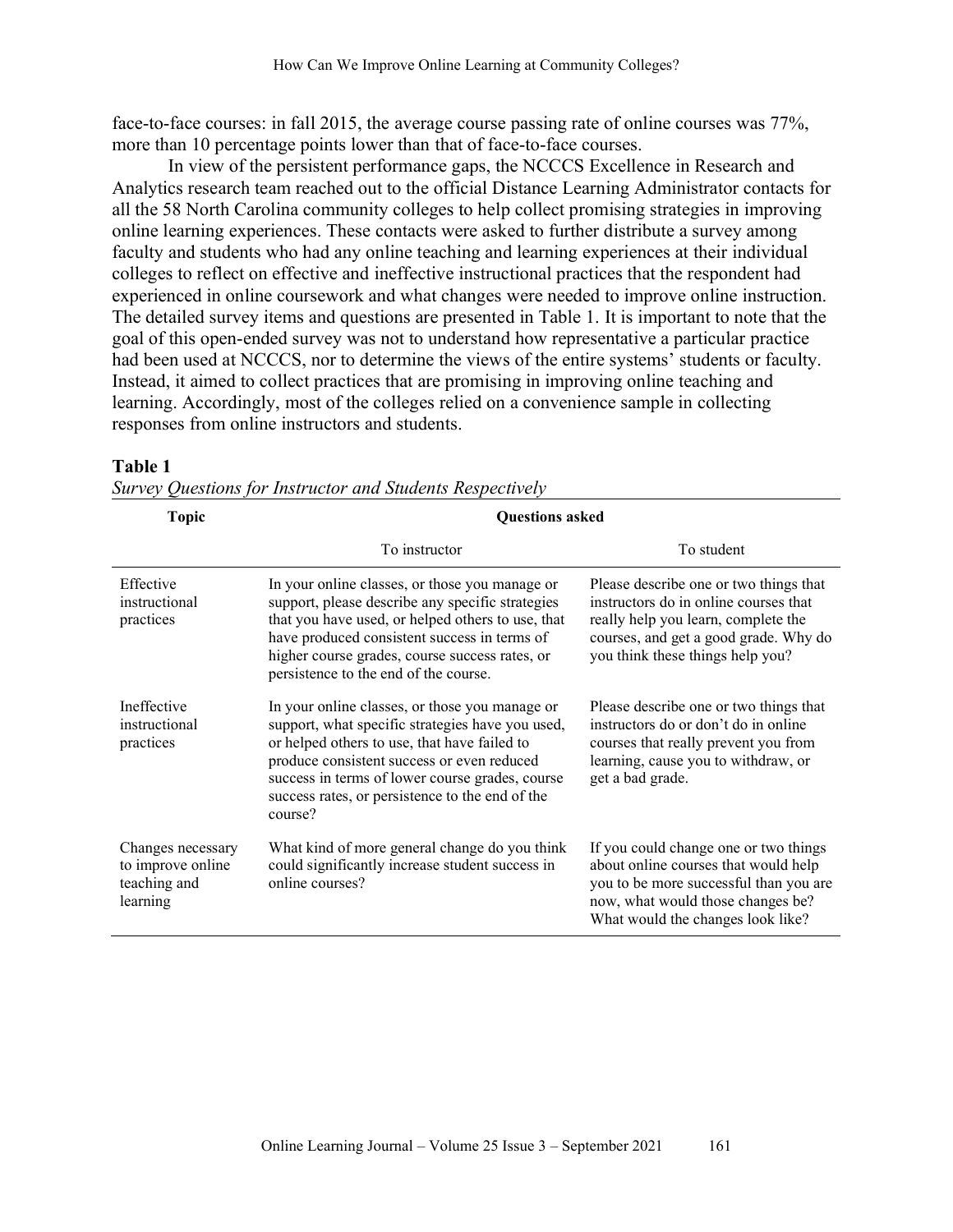Twenty-seven colleges provided at least one response to either or both the faculty and the student versions of the survey, with 19 colleges providing at least one faculty response and 18 colleges providing at least one student response. Student demographic for the 27 responding colleges is fairly similar to those of the 58 community colleges in the system in terms of gender, ethnicity, and student age. A total of 105 instructors and 365 students from the 27 community colleges in NCCCS completed the survey. Compared with the demographics of students at NCCCS, the survey sample tended to have higher proportions of female students, White students, and African American students, while lower proportions of Hispanic students.<sup>1</sup> **Analytical Approach**

We combined machine learning with human coding to identify core themes in instructor and student responses. Specifically, we first used structural topic modeling (STM) (Roberts, et al., 2014) to develop the coding scheme from the open-ended survey responses in an objective way and then conducted independent human coding of the entire sets of responses based on the key themes identified through STM. Compared with traditional human coding of qualitative data, STM does not require the researcher to establish an ex-ante coding framework, but instead allows the main themes to emerge from the large number of open-ended responses by analyzing the co-occurrence of these words and identifying words that frequently occur together. Yet, STM is limited in its ability to effectively identify themes in short texts—like the data used in this study—since the algorithm is mainly based on word co-occurrence in the data, which is limited in short texts due to data sparsity (Qiang, et al., 2017). Hand-coding the responses based on the key themes that have been identified through STM can thus help systematically examine the validity of the coding scheme developed based on STM and refine the coding scheme using human knowledge. Below, we outline the steps taken in our two-stage data analysis.

*Development of coding schemes*. In the first stage, we used STM to develop a coding scheme for each question and for instructor and student responses separately. The basic intuition behind STM is to group words based on the frequency of their co-occurrences in the responses. Based on the keywords in a word group identified by the algorithm, the researcher can then interpret the meaning of the words and the potential topic captured by these words. For instance, a group of words of "emails," "instructor," "communication," and "feedback" could be interpreted as a topic about "effective student-instructor communication." More specifically, the process of identifying key topics for each open-ended question involved three steps: (1) Conducting "stemming" to prepare the survey responses, which involved removing all punctuations, transforming the text to lowercase, and reducing words to their root form; (2) Setting the number of topics, where we estimated the model using a wide range of numbers of topics (e.g., from 2 to 30); and (3) Determining the optimal number of topics by balancing both the model fit and the interpretability of the results. In the third step, we first narrowed down the number of topics to a small range (e.g., from 2 to 8) based on the measures of held-out likelihood and semantic coherence. Then, two researchers coded the responses independently and determined the number of topics that made the most sense (e.g., 6 topics for instructor perceptions on effective instructional practices). After obtaining the keywords that emerged from

<sup>&</sup>lt;sup>1</sup> The majority (77.84%) of the student respondents were female, 58.8% of the students were White, 25.3% of them were African American, 6.3% of them were Hispanic, and 9.6% of them were other races or unknown. In contrast, among the students at NCCCS, 60% of them were female, 57% of them were White, 21% of them were African American, 12% of them were Hispanic, and 10% of them were other races or unknown.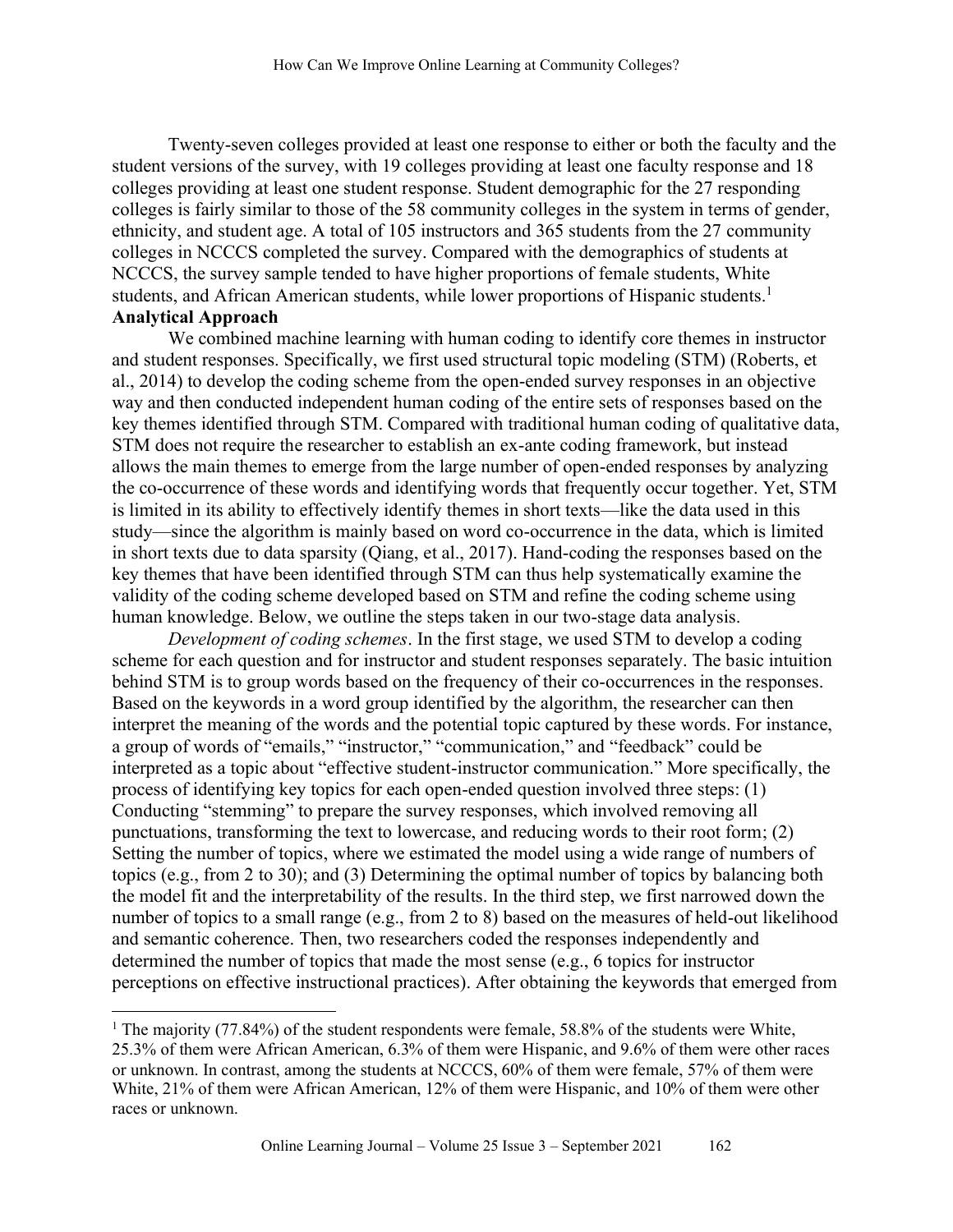STM, researchers interpreted the collection of the words and identified the key themes based on the findings in the existing literature. Appendix A provides a detailed explanation regarding the steps through which we identified the key themes based on STM and Appendix B provides the model fit results for each survey question.

*Human coding based on key themes*. In the second stage, two assistants independently applied the themes that emerged from the STM to review and code all the survey responses. During this process, the research assistants paid special attention to themes that were not identified as a distinct theme based on the STM but aligned well with the existing literature on online teaching and learning. We added these themes to the coding scheme to complement the results from the machine learning algorithm with human knowledge. After each round of human coding, we calculated the kappa values for the agreement between the two assistants for each code, identified areas of disagreement, discussed the new codes added, and refined the coding schemes. We repeated this process three times until satisfactory levels of kappa statistics (0.70) were obtained (Landis & Koch, 1977; McHugh, 2012).<sup>2</sup> The final kappa statistics for all the codes ranged from 0.70 to 0.94, with 73% of the codes having a kappa value higher than 0.8 (see Appendix C). Finally, a third researcher intervened to negotiate for a consensus where a disagreement occurred.

#### **Results**

A total of 36 themes were identified from instructors' and students' perceptions of effective and ineffective online instructional practices and required changes to improve online learning outcomes. Below we summarize the definition of these themes, sample responses for each theme, and the frequency of each theme. More detailed description of these themes and sample response is provided in Appendix D.<sup>3</sup>

#### **Effective Instructional Practices**

#### *Instructor Perceptions*

**(i) Regular announcements and reminders.** The most frequently mentioned effective instructional practice, which appeared in nearly 30% of all instructor responses, is using regular announcements and reminders to give students clear guidance about what they need to do in the upcoming week and to remind them of upcoming assignments and exams. In addition to keeping students on track, instructors perceived regular announcements and reminders as an important channel of instructor-to-student communication, which demonstrated instructor presence in the course. For example, one instructor noted: "I communicate with my students three times per week. Weekly I post the announcements of assignments due. On the assignment due date, I send

<sup>&</sup>lt;sup>2</sup> The kappa result can be interpreted as follows: values  $\leq$  0 as indicating no agreement and 0.01–0.20 as none to slight, 0.21–0.40 as fair, 0.41– 0.60 as moderate, 0.61–0.80 as substantial, and 0.81–1.00 as almost perfect agreement.

 $3$  It is important to note that a theme that was reported by only a small number of survey respondents does not necessarily mean that these practices are not important due to two reasons. First, the survey did not urge respondents to provide an extensive list of instructional practices. In addition, since this study is not intended to be a representative study, the fact that some practices that were less frequently mentioned by the survey respondents does not mean that these practices are also less important for other instructors and students in the system. Since the goals of this study is to identify any themes that are worth considering in improving online teaching and learning, we decided to retain all the themes that emerged from the data (including those with small numbers of responses). That said, in discussing the implications from these findings in the discussion section, we intentionally avoid making claims or pedagogical recommendations based on a particular theme with few responses; instead, we focus on patterns of results that are shared across multiple themes or themes mentioned by at least 10% of the respondents in our sample.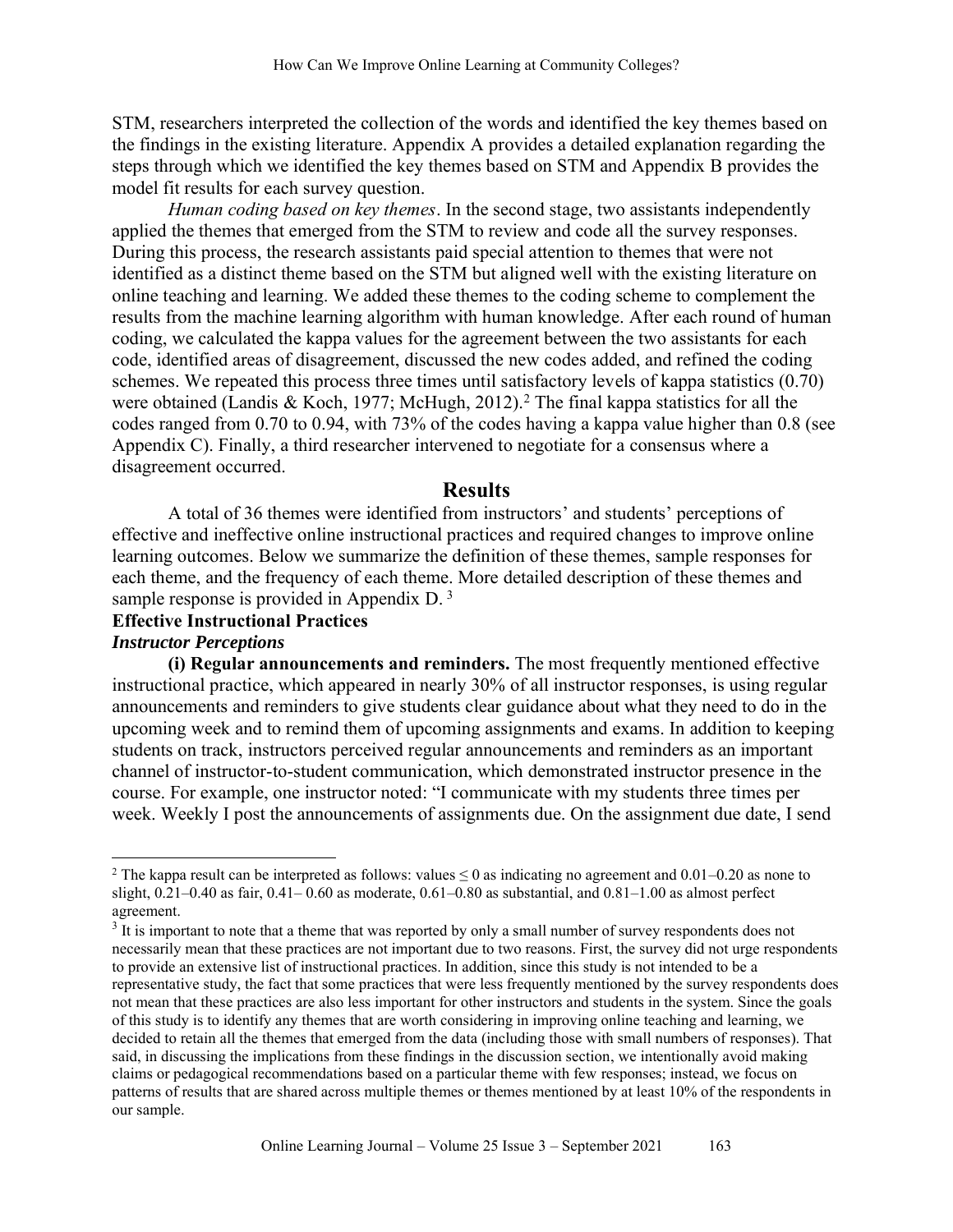a reminder to the students who have not submitted their work for the week." In a similar vein, another instructor noted: "I periodically create video announcements with myself in them, so students get a sense of my presence in the class."

**(ii) Varied materials and diversified media in content delivery.** More than 25% of the online instructors found delivering course content using varied instructional materials and diversified media to be effective. Several instructors emphasized the use of visual presentations, particularly using lecture videos in addition to texts to enhance student learning. For example, several instructors said that they usually produced short videos that "introduce the material we will cover," "tie into the course topic," "explain more complicated concepts," or provide "'how to' videos for assignments."

**(iii) Proactive outreach with timely support.** More than 20% of the instructors reported that they reached out to students who seemed to be struggling and gave them timely encouragement and guidance on their learning. These instructors indicated that such proactive outreach would motivate students who were fulfilling the expectations of the course and provide encouragement and timely support to students who were not. For example, one instructor mentioned: "If a student does poorly on an assignment early in the semester, I reach out individually and provide suggestions on how to improve next time, such as study strategies, proofreading more carefully, and taking advantage of multiple attempts. Then I give words of encouragement, like 'Hang in there, I know you can do this!'"

**(iv) Timely response.** Around 20% of the online instructors mentioned it was critical to respond to students' emails, discussion forum posts, and text messages promptly so that students felt the instructor was approachable and responsive. One instructor said: "I also respond to student emails throughout the day every day to ensure their questions are answered promptly and they feel heard."

**(v) Quality feedback on assignments.** Around 12% of the instructors suggested that quality feedback on assignments was essential to help students improve their performance. According to these instructors, the feedback should go beyond the numeric/letter grades and include personalized compliments of what students have done and constructive criticism. One instructor noted that he/she would always "highlight the things students have done well before delving into the areas for improvement" to "enable self-efficacy" and keep "a positive atmosphere." Another instructor focused on providing "detailed feedback for any loss of points on an assignment."

**(vi) Offering discussion forum activities.** Approximately 11% of the instructors indicated that discussion forum activities that involved student interaction had the potential to enhance learning from and social interactions with peers. Some instructors mentioned that they had "a weekly open forum so that students can discuss any issues they may have had with the chapter or with the assignments," "required discussion board where students help each other complete assignments," or "a fun icebreaker activity" on the discussion board. *Student Perceptions* 

Six themes were identified for students' perceptions of effective instructional practices.

**(i) Varied materials and diversified media in content delivery.** Close to 30% of the students appreciated when instructors used a variety of media and varied materials to deliver course content. They also appreciated when students were provided with multiple media to receive the same information, which allowed them to choose their preferred way of accessing the information. For example, one student found it helpful when instructors provided "multiple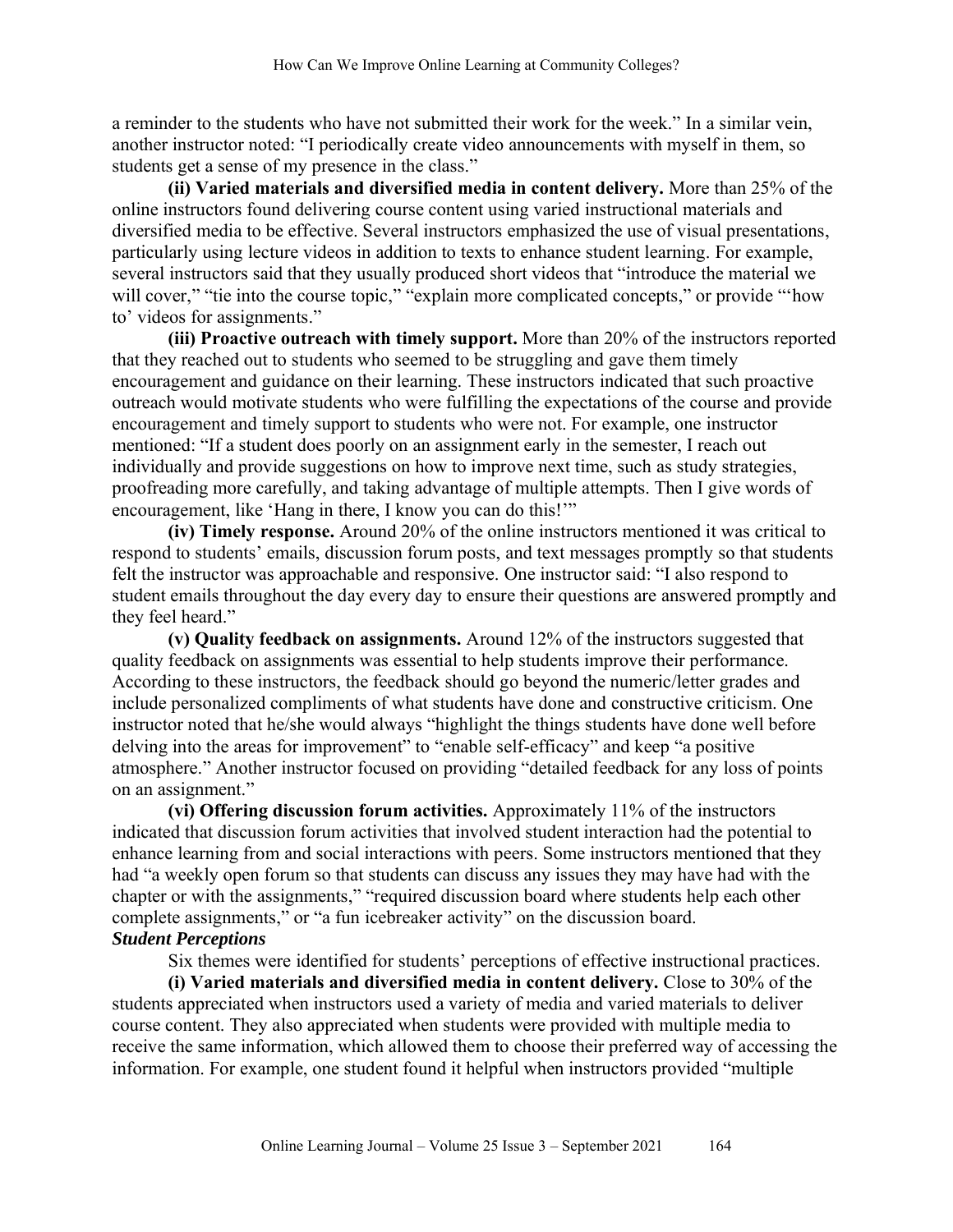views of learning. For example, having videos, PowerPoint, readings etc. Not everyone learns the same way so having multiple teaching styles included helps."

**(ii) Clear expectations on assignments.** Around 20% of the students pointed out that it was critical for instructors to clarify their expectations on assignments. Students particularly appreciated specific guidance, clear evaluation criteria, and concrete examples that they could draw on to meet these expectations. One student mentioned: "Not all but most of my instructors give details on what they want in an assignment. Sometimes it can be misleading to students and [students] completed in a different way but not the way the instructor had wanted." Another student found "having easy to follow and descriptive instructions as well as samples greatly helps to complete assignments correctly."

**(iii) Timely response.** More than 15% of the students appreciated when instructors provided timely responses to their emails and discussion forum posts. Consistent with the comments from instructors, students reported that timely responses helped them get quick answers when they had questions and allowed them to move forward instead of lingering on the questions. One student noted: "When they respond to their email in a timely manner. This helps because I can get the assignment done without waiting too long."

**(iv) Regular announcements and reminders.** Close to 10% of the students suggested that regular announcements and reminders sent by instructors helped them stay on track. One student reported: "My biology teacher sends updates about assignments which helps me to stay on track in my class."

**(v) Quality feedback on assignments.** About 7% of the students indicated that they benefit from the quality feedback from instructors. Feedback on assignments early on in a term helped students understand instructors' expectations and specific ways to improve their performance in future assignments. One student noted: "the thing that helps me the most is when they comment on the work I have done. It helps me to understand what they are looking for."

**(vi) Explaining course content with concrete examples.** Approximately 6% students suggested that it helped them to grasp the material when instructors provided concrete examples to explain the concepts, skills, and/or processes to be learned. One student mentioned, "[The instructor] explains what we are doing and gives an example of the concept in his life. This helps me understand the concepts better."

### **Ineffective Instructional Practices**

#### *Instructor Perceptions*

Four themes were identified from instructors' responses regarding ineffective instructional practices. Interestingly, three out of the four themes are about instructional practices that involve social interactions.

**(i) Poor attendance in synchronous class meetings.** Around 25% of the instructors found synchronous class meetings (e.g., video conferences and virtual office hours) ineffective due to low attendance rates. One instructor reported that most students did not attend synchronous meetings and preferred asynchronous communications: "I have attempted many attempts at synchronous meetings. We have made this a very easy process for our students, but most students do not prefer to meet synchronously. Most of our students live in an asynchronous world where they would rather text than make a phone call."

**(ii) Lack of high-quality engagement in the discussion forum.** More than 20% of the instructors suggested that discussion forum activities failed to achieve high-quality interactions as intended, especially student-student interactions. Instructors noted that students rarely took the initiative to respond to each other, even when responses were required. One instructor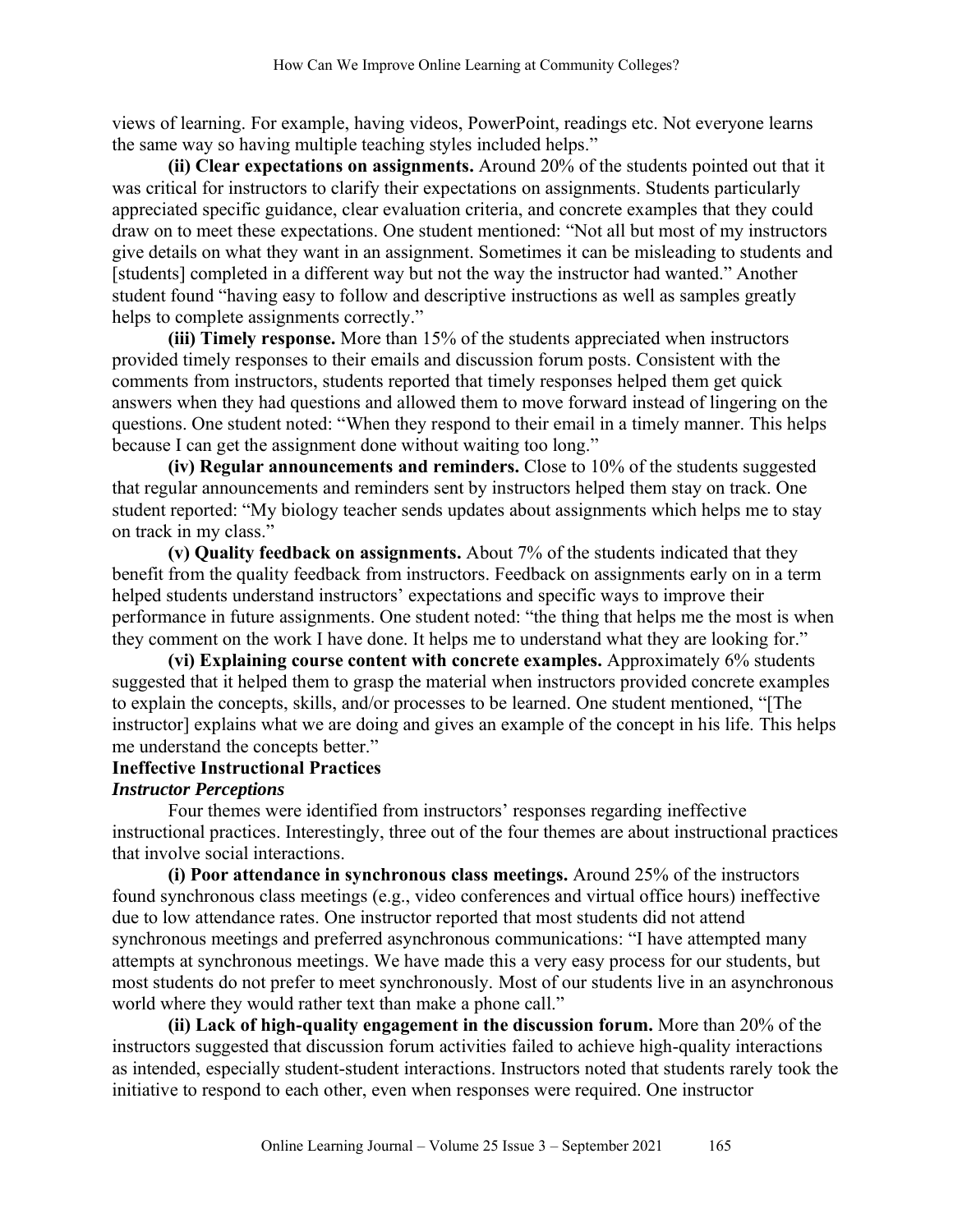mentioned: "If I do not require that students respond to a discussion post a day or two after posting their own response, they never go back and read the thoughts of others." Another instructor reported: "I require peer feedback on discussion boards. However, some students regularly wait until the last day to post and never respond to a peer."

**(iii) Unsuccessful group projects.** More than 10% of the instructors found that group projects were not successful. They pointed out that this might be partially due to the greater challenges associated with effective collaboration in an online setting. One instructor reported: "I tried a collaborative Wiki page as a weekly assignment, but about half the groups seemed to have trouble figuring out how to collaborate."

**(iv) Problems surrounding deadlines.** Approximately 7% of the instructors reported that students had difficulties with following deadlines, especially when the deadlines were set in an inconsistent way across assignments. Some instructors specifically indicated that allowing extensions for assignments might result in students abusing the policy and falling behind. *Student Perceptions*

Four themes emerged from students' responses to ineffective instructional practices that undermined their online learning.

**(i) Insufficient instructor communication and engagement.** Around 25% of the students indicated that there was limited instructor communication and engagement in online courses, leading to insufficient support for students to understand the course content and complete assignments. One student complained: "The majority of the instructors are not really involved in my online classes. If I am lucky, I might hear from them once or twice during the semester to remind me to do some assignment or take a test."

**(ii) Unclear expectations on course assignments.** Close to 25% of the students reported that they were confused and were not able to complete assignments appropriately due to a lack of clarification of instructor expectations and clear guidance on how an assignment should be completed. One student complained that instructors "sometimes forget to give examples to help understand the concept of the assignment and what exactly the instructor is looking for."

**(iii) Unreasonable workload.** More than 10% of the students reported unreasonable workload from their online courses, which impeded them from optimal learning gain. For example, one student noted: "I feel sometimes online courses are so jam-packed with busy work that I focus on getting assignments done and don't really retain the information." Interestingly, some students also expected online courses to have a lighter course load than face-to-face courses and were disappointed with unreduced demand. One student explained: "Instructors do not give a fair course load. A lot of us take online classes because we're older, work full time, have families and the course load is meant for kids who don't have much going on outside of school."

**(iv) Insufficient feedback on assignments and assessments.** Around 10% of the students reported that sometimes instructors did not provide sufficient feedback on assignments and/or assessments, giving students limited information on how to improve their performance in future assignments and assessments. In addition, among the responses mentioned lacking sufficient feedback, more than 60% of the student respondents mentioned the need for "timely feedback," specifically. For example, one student noted that instructors may "wait to the last minute to grade assignments and don't give feedback. This causes the students to work in the dark, not knowing if the assignment they completed was correct or not before they submit another assignment." Similarly, close to 15% of the feedback-related responses mentioned the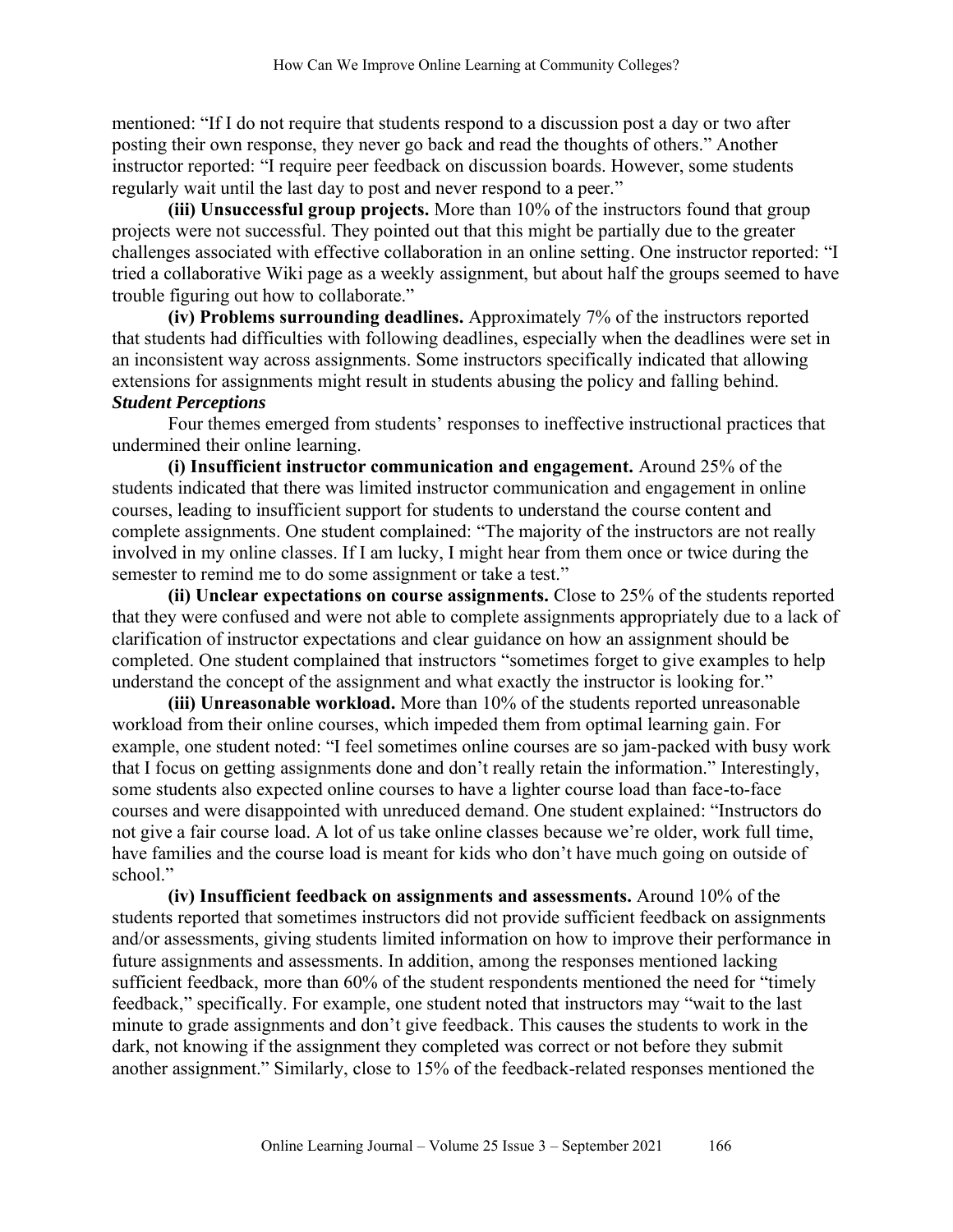lack of "detailed feedback". For example, one student reported that "the instructors that do not give specific explanations as to what you did wrong on an assignment are the worst."

#### **Changes Necessary to Improve Online Teaching and Learning** *Instructor Perceptions*

Six themes were identified from instructors' responses about changes necessary to improve online teaching and learning.

**(i) Improving instructor communication and engagement.** The most common theme as reported by more than 25% of the instructors is that the instructors should make efforts to improve the level and quality of their communication with students and engagement in the course: "Instructor communication and presence in the class if the instructor doesn't attend the class why should the students?" Instructors perceived communication as fundamental to developing a positive instructor-student relationship, which in turn helps students feel connected to the course and strengthens their motivation to learn and succeed. Instructors highlighted specific ways how their communication with students could be improved, such as increasing the levels of communication (e.g., "A higher level of faculty-student communication") and humanizing instructor-student interaction (e.g., "I think it is very important to make personal contact with students" and "instructors who are open to letting their students know them as people. Instructors who are humorous).

**(ii) Clarifying expectations on online learning.** Nearly 20% of the instructors suggested that students tended to underestimate the workload in online courses and have insufficient skills, such as the ability to manage time wisely and to keep track of progress on course assignments that are critical to successful online learning. Thus, it is important to clarify course expectations and communicate explicitly the challenges associated with online learning early on. For example, one instructor stated that it would be helpful to clarify that "better time management skills" were needed since "students think that online classes are easier just because they don't have to be in a classroom but actually it's important that students understand the time commitment and focus needed."

**(iii) Delivering content using varied materials and diversified media.** Around 10% of the instructors mentioned that they would like to use more diversified media in content delivery (e.g., "I think students need to have video examples available not just a textbook") and bring in additional useful and varied materials into the instruction (e.g., "provide a variety of content and assessments"). One instructor said: "I have provided my students with multiple resources in order to make them successful. I am continuing to add anything I am made aware of in order to help my students. I am finding that a number of students take advantage."

**(iv) Providing timely response.** Nearly 5% of the instructors mentioned that they would like to do a better job providing timely responses to students' needs and questions. They indicated that students were more likely to actively seek help from the instructor and develop a personal connection with the instructor when they felt that the instructor was approachable and responsive. One instructor mentioned: "Respond timely to students when they have a technical problem, or questions. If it takes days to get a response, or students don't get a response at all, it defeats the learning experience, and conveys a lack of caring to students."

**(v) Improving feedback on assignments and assessments.** A handful of instructors (3%) reported that they would like to try to improve both the quantity (e.g., "regular feedback from instructors" and "immediate weekly feedback") and quality of the feedback provided to students (e.g., "detailed feedback on assignments"). For instance, one instructor emphasized the need to "provide instructive feedback anytime a student does not receive a perfect score."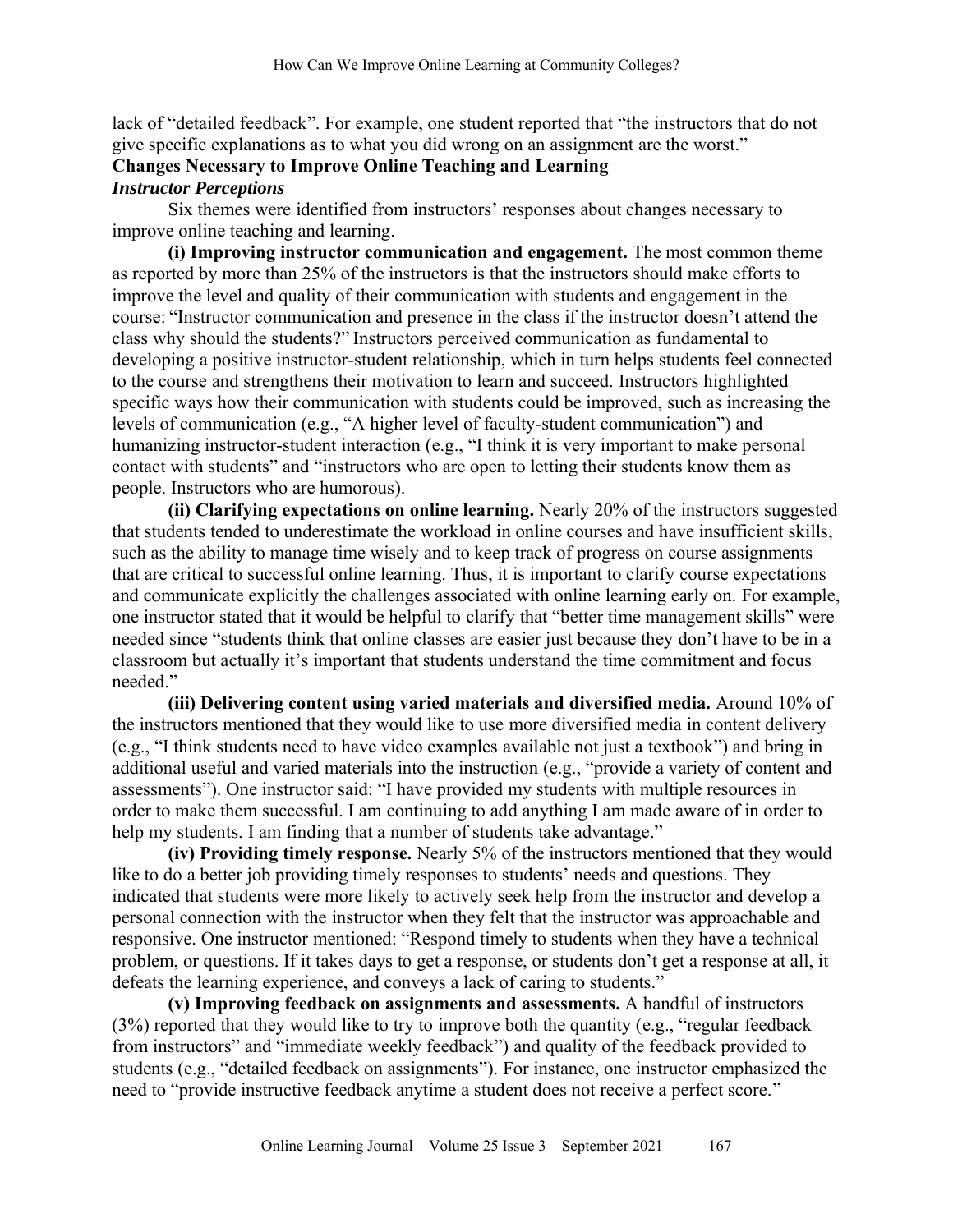**(vi) Improving feedback on student progress.** In addition to providing better feedback on assignments, several instructors (around 3%) suggested that they would like to better monitor and provide feedback on students' overall progress in a course. One instructor mentioned: "More automatic monitoring and feedback of student progress, starting early in the term with attendance and completion of early assignments."

### *Student Perceptions*

Six themes were identified from student responses about changes necessary to improve online teaching and learning. It is worth noting that more than 20% of the students reported that no change in online instruction was needed. <sup>4</sup> As a result, themes identified under this question tend to receive a smaller number of mentioning by respondents.

**(i) Delivering content using varied materials and diversified media.** The change most frequently suggested by students (around 10%) is to use diversified content delivery media, particularly audio or videos with instructor presence, and to provide varied course materials, such as multiple examples of the implication of the course content in different scenarios. One student mentioned: "I like when teachers video themselves explaining the lessons. When the instructor gives verbal information about the subject it really helps, especially for those who are audible learners."

**(ii) Setting up deadlines in more reasonable ways.** Approximately 7% of the students reported that instructors should set up the due dates in a more reasonable way. Some students suggested setting up a clear schedule for assignments early in the course so that the students could plan their time. One student mentioned: "More professors to post due dates for assignments as early as possible for students who may need to work ahead for whatever reason."

**(iii) Improving discussion board activities.** Nearly 5% of the students reported that, while they believed discussion board activities could be beneficial, the current discussion forum activities needed to be substantially improved. On one hand, students recognized discussion forum to be a valuable way to "share information," "get in touch and assist each other," and "express concerns" and would like to "have more interactive assignments on the discussion board." On the other hand, students felt that the current discussion board activities were "just busy work" and did not generate meaningful and productive conversations. One student complained that "students are typically forced to respond to a certain amount of people which ends up not being a productive discussion. There needs to be more back and forth discussion about intriguing topics."

**(iv) Sending regular announcements and reminders.** About 4% of the students would like their instructors to send announcements and reminders more frequently, such as "email[ing] students regularly about due dates."

**(v) Providing timely response.** Around 2% of the students suggested that more timely responses to their needs and questions were needed. Some students mentioned that it would be helpful if the instructors made themselves more accessible and were able to answer emails or discussion forum posts in a timely manner. One student noted: "I need professors to respond to their emails in a timely manner. Sometimes their help is extremely needed when taking an online course."

**(vi) Improving feedback on assignments and assessments.** Nearly 1% of the students suggested that they would like to receive better feedback on assignments. Some students mentioned that feedback on assignments should go beyond grades to help students know why

<sup>4</sup> Among the students who reported "no changes needed," most of them did not report any ineffective practices either. Others reported practices that they found ineffective but could not think of a specific way to improve it.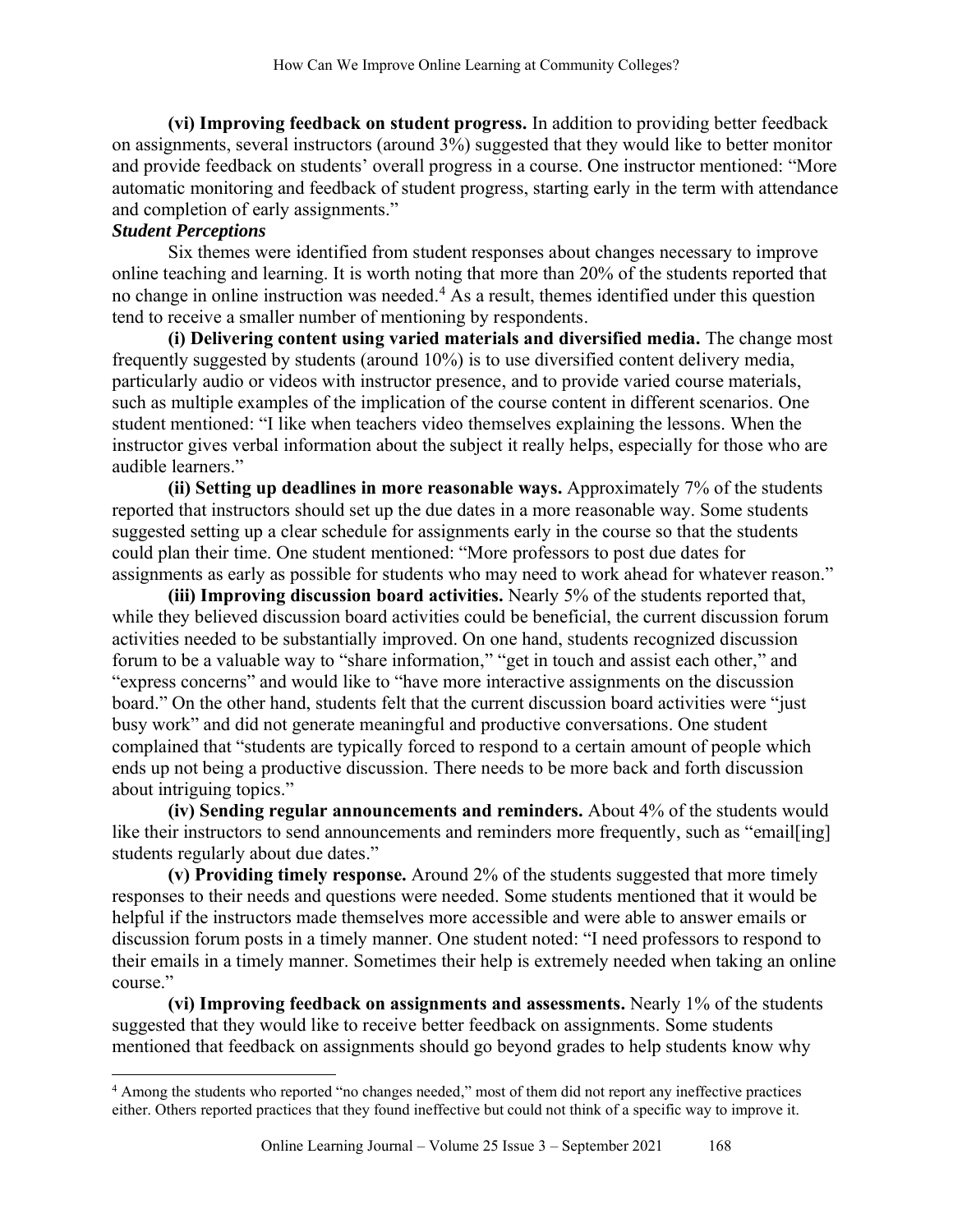their answers were incorrect and how to correct them. One student complained: "When I get a question wrong, I would like a complete answer on where the answer can be found in the text and why it is wrong."

#### **Discussion and Conclusion**

#### **Summary of Key Findings and Relevance in The Existing Literature**

We identified several instructional practices that both instructors and students found to be effective in supporting online learning. These practices can be grouped into one of two categories. The first category includes practices that aim at facilitating instructor-student interaction, such as sending regular announcements and reminders and responding to students' questions in a timely manner. These practices have also been commonly cited as important ways to improve student engagement in the existing online learning literature (e.g., Bolliger & Martin, 2018; Jackson et al., 2010), as they help students to establish personal connections with the course instructor, which in turn helps students feel connected to the course and strengthens their motivation to learn and succeed (Xu et al., 2020). The second category involves practices that have the potential to improve student-content interaction, such as providing varied materials and using diversified media in content delivery. This aligns well with the research in multimedia learning that suggests multimedia help to strengthen retention of information by providing students with both verbal and visual representations of the information (Mayer & Moreno, 1998; Moreno & Mayer, 1999). Additionally, providing students with diversified media for the same content allows students to choose their preferred way of accessing the information, and is thus more responsive to the needs and interests of diverse groups of students (Martin & Bolliger, 2018). Interestingly, some of these "effective practices" are also mentioned in respondents' comments on "changes necessary to improve online teaching and learning," such as the need of varied materials and diversified media in content delivery. This implies that despite the agreement on the potential of these practices in improving online success, there may be important hurdles standing in the way of implementing these strategies in an optimal way.

Students and instructors reached less consensus on "ineffective strategies." Yet, one key theme that both instructors and students agreed on is discussion board activities. Specifically, discussion forum activity was reported as being ineffective in achieving high-quality studentstudent interaction by around 20% of the instructors and was on the top of the list of instructional practices that needed to be improved by both students and instructors. This result aligns with prior findings that student-student interaction was negatively associated with course completion in online courses at community colleges (e.g., Grandzol & Grandzol, 2010) and adult students in online professional development programs tended to not value interpersonal interactions with peers (Rhode, 2009). Meanwhile, this finding contrasts with previous studies conducted at fouryear institutions where both instructors and students, especially undergraduates, viewed discussion board activities as effective and indispensable to facilitating interpersonal interactions in online learning (e.g., Bolliger & Martin, 2018; Walker & Kelly, 2007). Yet, this finding does not necessarily mean that student-student interactions are not as important at community colleges. Instead, it might be that it is more challenging to organize high-quality online student interaction, such as meaningful discussion forum activities in settings where a large proportion of students have other commitments outside school and are academically underprepared (Croxton, 2014).

Prior research conducted in community colleges documented misalignments between students and instructors in various perceptions, including students' responsibilities, instructor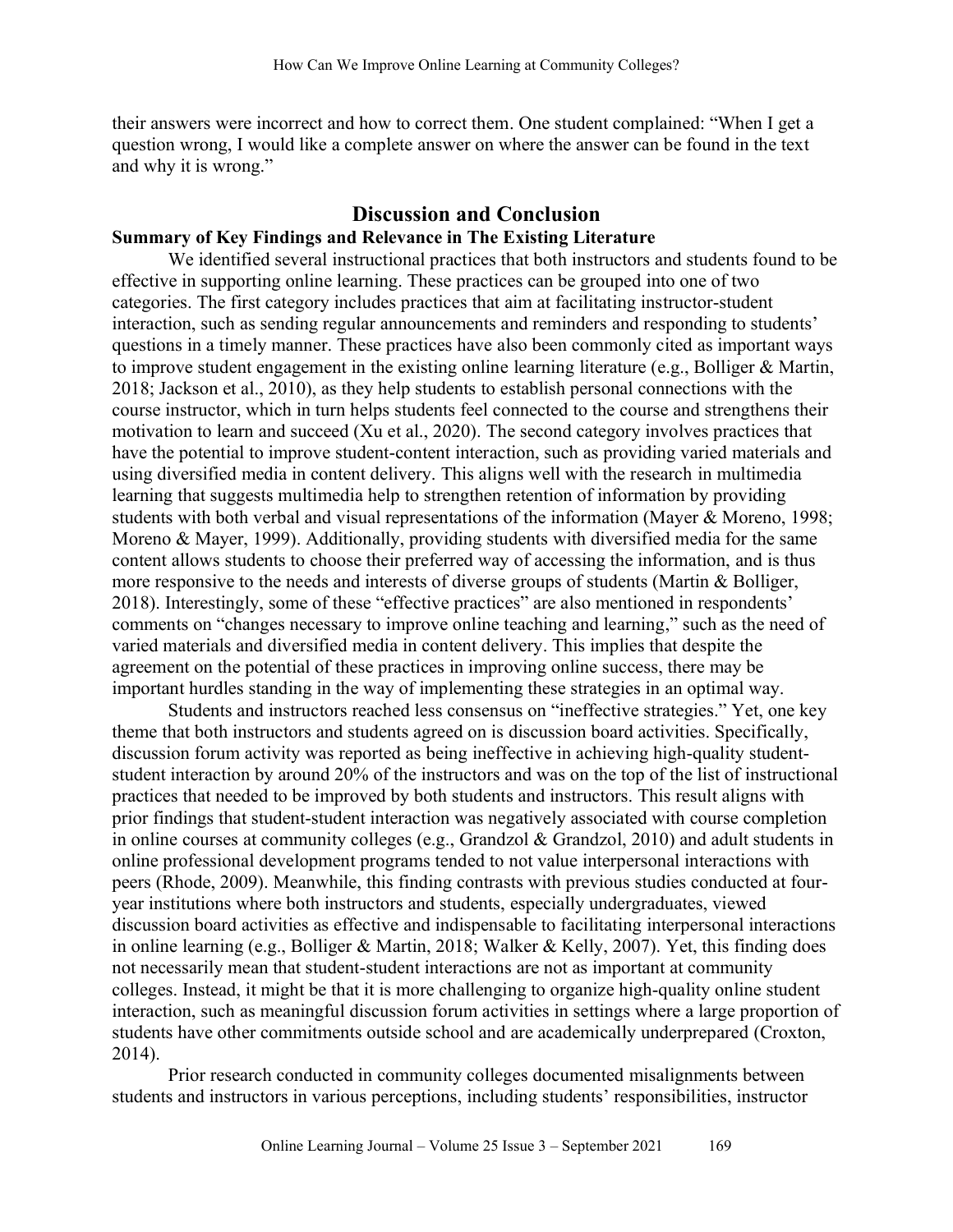responsiveness, and specific ways instructors should consider improving student engagement (e.g., Bork & Rucks-Ahidiana, 2013; Stanford-Bowers, 2008). Our results support this phenomenon and reveal two specific areas of misalignments. First, instructors and students diverged on what should be a reasonable workload for online students. While students expected online course to impose less coursework on students and adjust to the busy schedule of adult learners, instructors seemed to expect online students to exert equal levels of efforts, if not more. The consistent findings about the discrepancies between instructors and students in their perceptions of online learning may indicate that both instructors and students have misconceptions about the challenges of online learning and the responsibilities they need to assume when teaching/learning online (Bawa, 2016). Therefore, while a statement about the course workload required can be provided to alleviate potential misunderstanding, additional systematical professional development and online learning orientations may be needed to address the fundamental misconceptions about online learning (Bawa, 2016).

In addition, while both instructors and students valued student-instructor interactions, they differed in their preferred way of communication: while more than 25% of the instructors reported providing synchronous class meetings, students rarely took advantage of these opportunities. Instead, students generally preferred asynchronous interactions with the course instructor, such as through text messages and emails. This finding aligns with some of the existing literature that points out that students, especially adult learners, prefer asynchronous over synchronous tools as the former are more flexible to use for help-seeking, and induce less social anxiety (e.g., Li et al., 2011; Hsiao, 2012; Hollenbeck et al., 2011; Tello, 2007). **Implications**

The findings from this study have several pedagogical and policy implications. First, we identified a list of instructional practices that were perceived as effective in supporting online learning by both instructors and students and can, therefore, be promoted widely among online course instructors. In spite of consistent evidence on the effectiveness of these instructional practices in the literature, our results indicate that some of these practices may not have been well implemented in online courses at community colleges. Institutions may consider promoting these practices by incorporating them into online course evaluation rubrics, as well as professional development opportunities to guide instructors to apply them to their own instruction.

Second, the findings of the ineffective practices and the misalignment between instructors and students in online course workload highlight the importance of providing additional support to both online instructors and students. Specifically, to enable instructors to design and coordinate discussion forum activities in a more engaging way, it is important that instructors receive guidance and necessary support on the importance and techniques of deploying specific tools to facilitate interpersonal interactions and build a sense of community (Baran & Correia, 2014; McKenna et al., 2019). In a similar vein, the literature on online learning has identified several ways to address misalignments between instructors and students in their perceptions of student/instructor responsibility, workload, and skills necessary for successful online learning (e.g., Bawa, 2016; Bork & Rucks-Ahidiana, 2013; Stanford-Bowers, 2008). For students, online readiness assessments and systematic course orientation that outlines the recommended study behaviors and responsibilities expected of students at the beginning of a course could help students understand the challenges of online learning, an individual's readiness to learning online, and the skills necessary for successful learning in a virtual environment. Similarly, instructors may benefit from professional development activities that provide important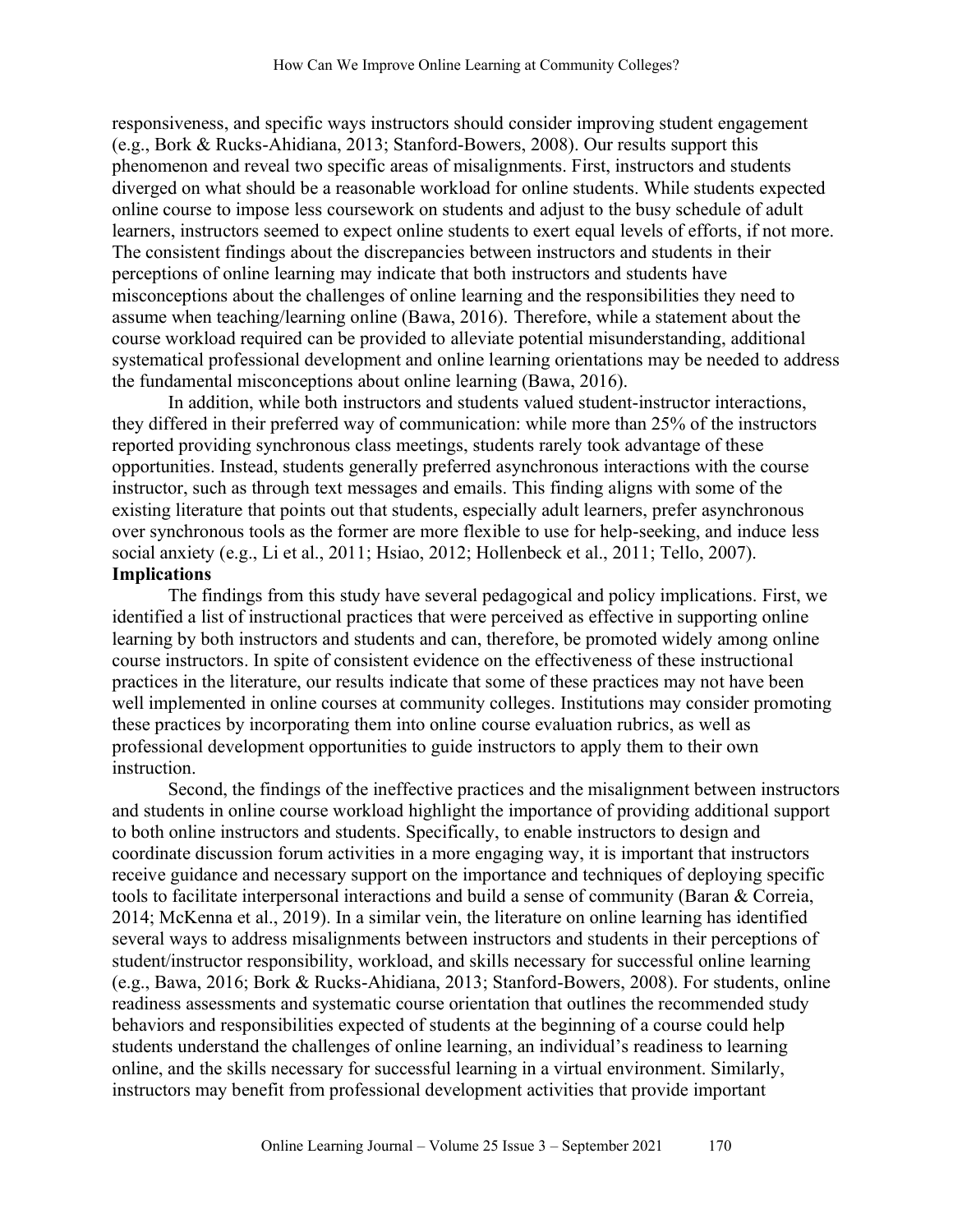information on the characteristics of students enrolled in online courses, the challenges these students typically face, and additional support that students need to succeed in online learning.

Finally, given the misalignment between instructors and students in their preferred way of communication, instructors will need to consider the strengths and weaknesses of different interaction tools and use them strategically to meet specific instructional needs. For instance, instructors may use asynchronous tools for daily communications, such as text messages to send students reminders and emails to answer students' questions. In the meantime, instructors may offer occasional synchronous meetings such as video conferences to strengthen student-instructor connection and promote social presence (Hrastinski, 2008; Moallem, 2015).

#### **Limitations and Future Research Direction**

This study has several limitations: First, it utilized a relatively small convenience sample. This is partly due to the low response rate associated with an open-ended survey, which requires greater efforts to answer the questions (Moser & Kalton, 2017). Accordingly, findings from this study may not be representative of typical opinions of online instructors and students at NCCCS. Yet, open-ended surveys allow flexible responses from participants and is an especially useful exploratory tool for identifying themes that are not pre-determined by researchers. Future research can build on the list of instructional practices identified in our study to develop closeended questionnaires to systematically collect information from online instructors and students at a larger scale at community colleges. Additionally, our study validates the instructional practices only with student and faculty perceptions and opinions, rather than student performance outcomes. Thus, even for a practice that is deemed highly effective by both instructors and students, it is unclear whether it will indeed lead to higher student course success rates. Future studies are needed to evaluate the impacts of the perceived effective practices on student learning outcomes through rigorous research designs.

Here we present two examples of our ongoing efforts to demonstrate how findings from the current study could be used effectively to inform data collection that intends to capture instructional practices and their relationship to student outcomes in a more systematic way. First, drawing on the instructional practices nominated by online instructors and students in the current study, we developed a comprehensive close-ended survey that systematically collects information on college online instructors' use of instructional practices that are promising in engaging and supporting students in an online course. We administered the survey to online instructors at multiple community colleges and examined how reported frequencies of practices may cluster to form meaningful groups of instructors, as well as factors (e.g., instructor background characteristics) that are correlated with the implementation of these practices.

In addition, to explain how an online course could be designed to address the challenges of online learning, the second research project developed an online course quality rubric (Xu et al., 2020) to provide a systematic and descriptive benchmark for researchers and practitioners who are striving to develop a culture of high-quality college-level online courses. We used the rubric to observe one hundred online courses randomly selected from a large community college and link these observations to student course performance data to provide empirical link between specific instructional practices and student learning outcomes. Findings from the current study provide critical foundations for developing the survey instruments and the online rubric for the two ongoing quantitative projects described above.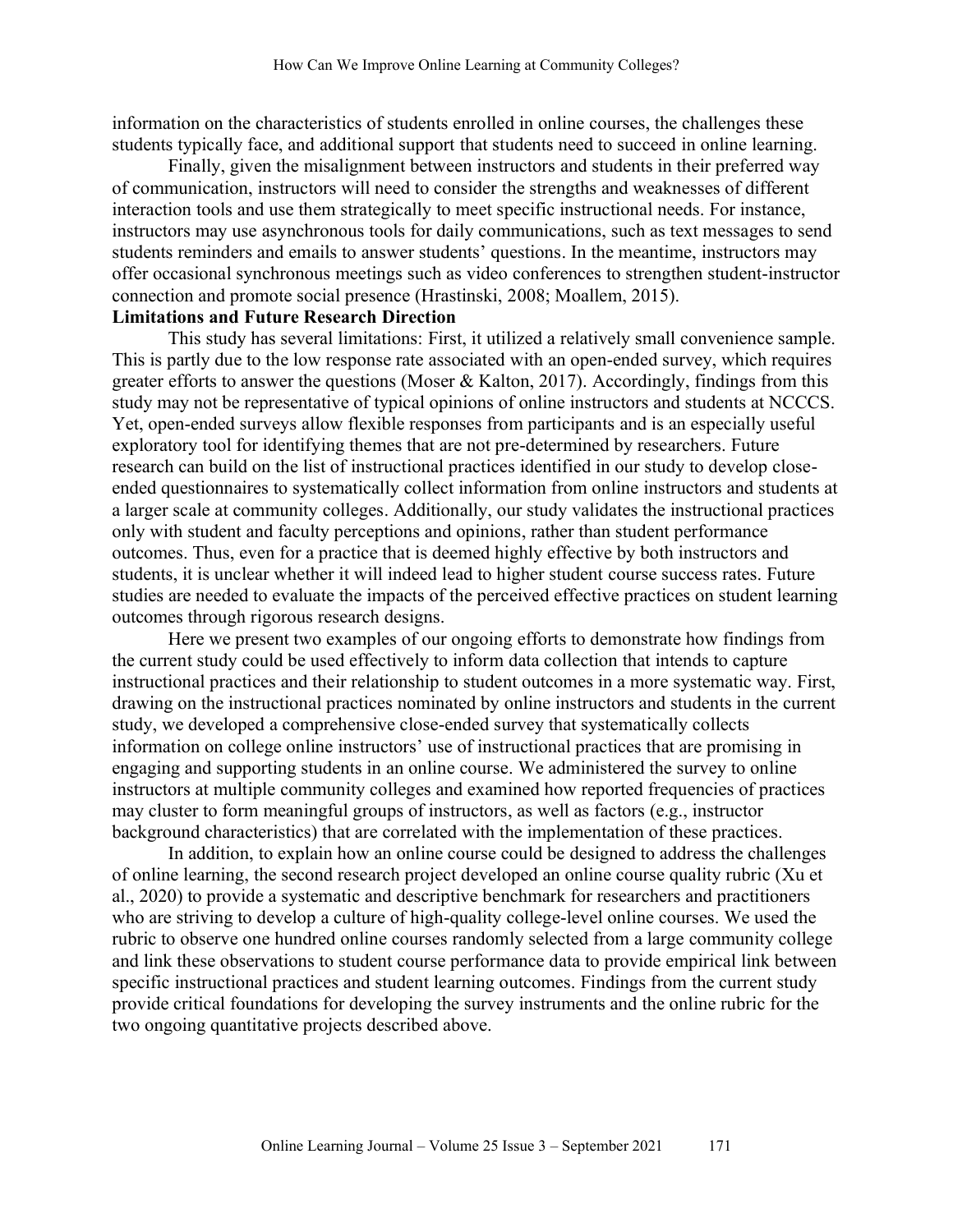## **Conclusion**

This study examines instructor and student perceptions of online instruction at community colleges to identify effective online instructional practices, issues with the current online instruction, and possible strategies for future improvement. Despite the limitations and caveats mentioned above, this study sheds light on important ways to improve online instruction in community colleges by identifying specific practices that either offer promising ways to support or could potentially impede teaching and learning in a virtual environment. Our results also reveal misalignments between online students and instructors in their expectations of course workload and preferred ways of communication. Taken together, these findings highlight the importance of providing clear guidance to navigate the learning process and to improve interpersonal interactions and student engagement more intentionally and visibly in online courses. Finally, we illustrate specific ways how findings from this open-ended survey can be used to inform future development of closed-ended surveys or other data collection tools to capture the use of instructional practices and perceptions of these practices at scale.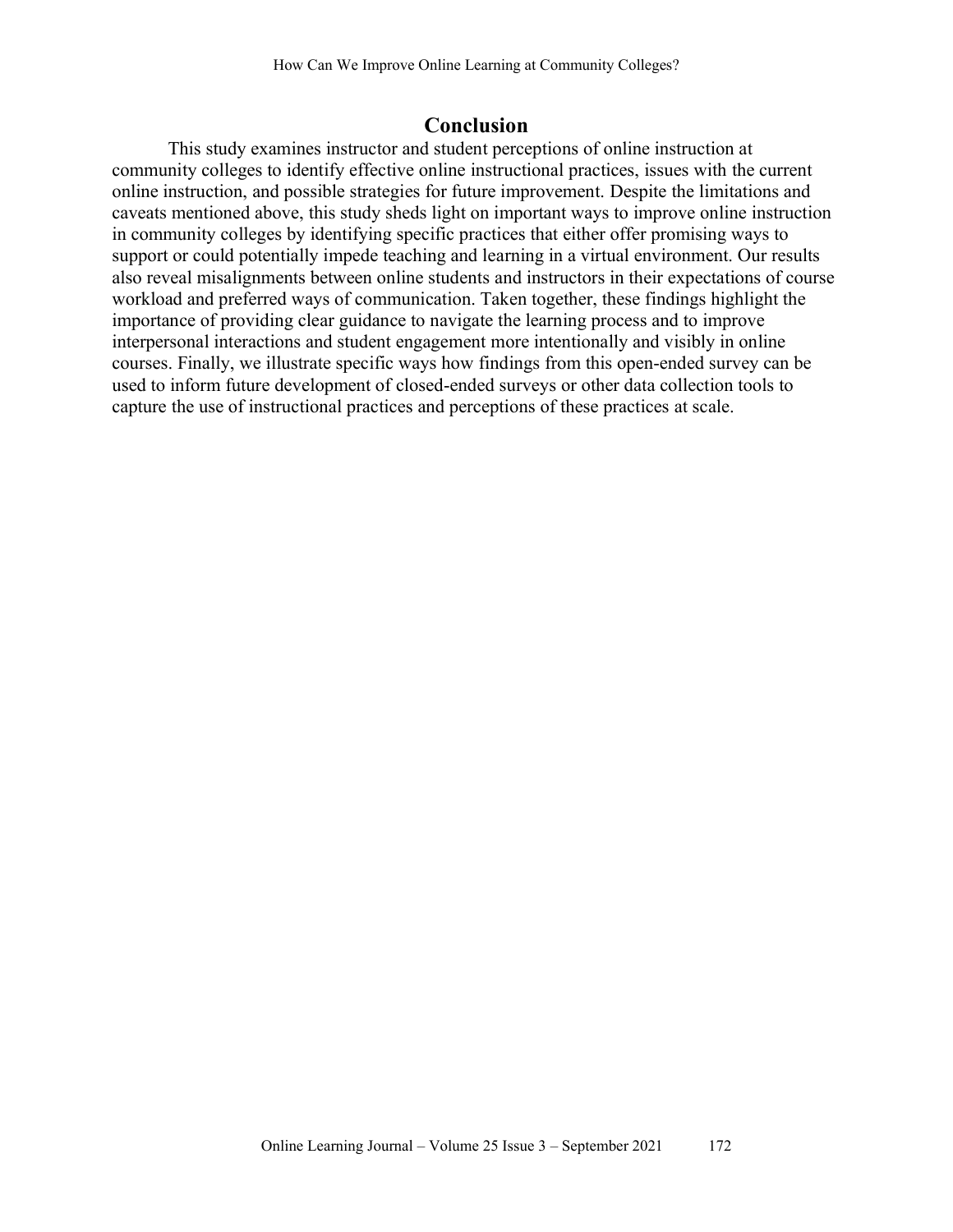### **References**

Baran, E., & Correia, A. P. (2014). A professional development framework for online teaching. *TechTrends: Linking Research and Practice to Improve Learning, 58*(5), 95–101. <https://doi.org/10.1007/s11528-014-0791-0>

Bambara, C. S., Harbour, C. P., Davies, T. G., & Athey, S. (2009). Delicate engagement: The lived experience of community college students enrolled in high-risk online courses. *Community College Review, 36*(3), 219–238.<https://doi.org/10.1177/0091552108327187>

Bawa, P. (2016). Retention in online courses: Exploring issues and solutions—A literature review. *Sage Open, 6*(1).<https://doi.org/10.1177/2158244015621777>

Bolliger, D. U., & Martin, F. (2018). Instructor and student perceptions of online student engagement strategies. *Distance Education, 39*(4), 568–583. <https://doi.org/10.1080/01587919.2018.1520041>

Bork, R. H., & Rucks-Ahidiana, Z. (2013). Role ambiguity in online courses: An analysis of student and instructor expectations [CCRC Working Paper No. 64]. Columbia University. <https://doi.org/10.7916/D8C24TGV>

Brenden, S., Deil-Amen, R., & Rios-Aguilar, C. (2015). *Anyone like me? Identity and social media among nontraditional-age community college students.* bepress.

Broadbent, J., & Poon, W. L. (2015). Self-regulated learning strategies & academic achievement in online higher education learning environments: A systematic review. *The Internet and Higher Education, 27*, 1–13.<https://doi.org/10.1016/j.iheduc.2015.04.007>

Bowen, W. G., Chingos, M. M., Lack, K. A., & Nygren, T. I. (2014). Interactive learning online at public universities: Evidence from a six‐campus randomized trial. *Journal of Policy Analysis and Management, 33*(1), 94–111.<https://doi.org/10.1002/pam.21728>

Carnevale, A., Jayasundera, T., Repnikov, D., & Gulish, A. (2015). State online college job market: ranking the states. *Georgetown University Center on Education and the Workforce*. <https://eric.ed.gov/?id=ED558165>

Cunningham, J. M. (2015). Mechanizing people and pedagogy: Establishing social presence in the online classroom. *Online Learning*, *19*(3), 34–47. <https://files.eric.ed.gov/fulltext/EJ1067482.pdf>

Chen, Y., Yu, B., Zhang, X., & Yu, Y. (2016, April). Topic modeling for evaluating students' reflective writing: A case study of pre-service teachers' journals. In *Proceedings of the Sixth International Conference on Learning Analytics & Knowledge* (pp. 1–5). <https://doi.org/10.1145/2883851.2883951>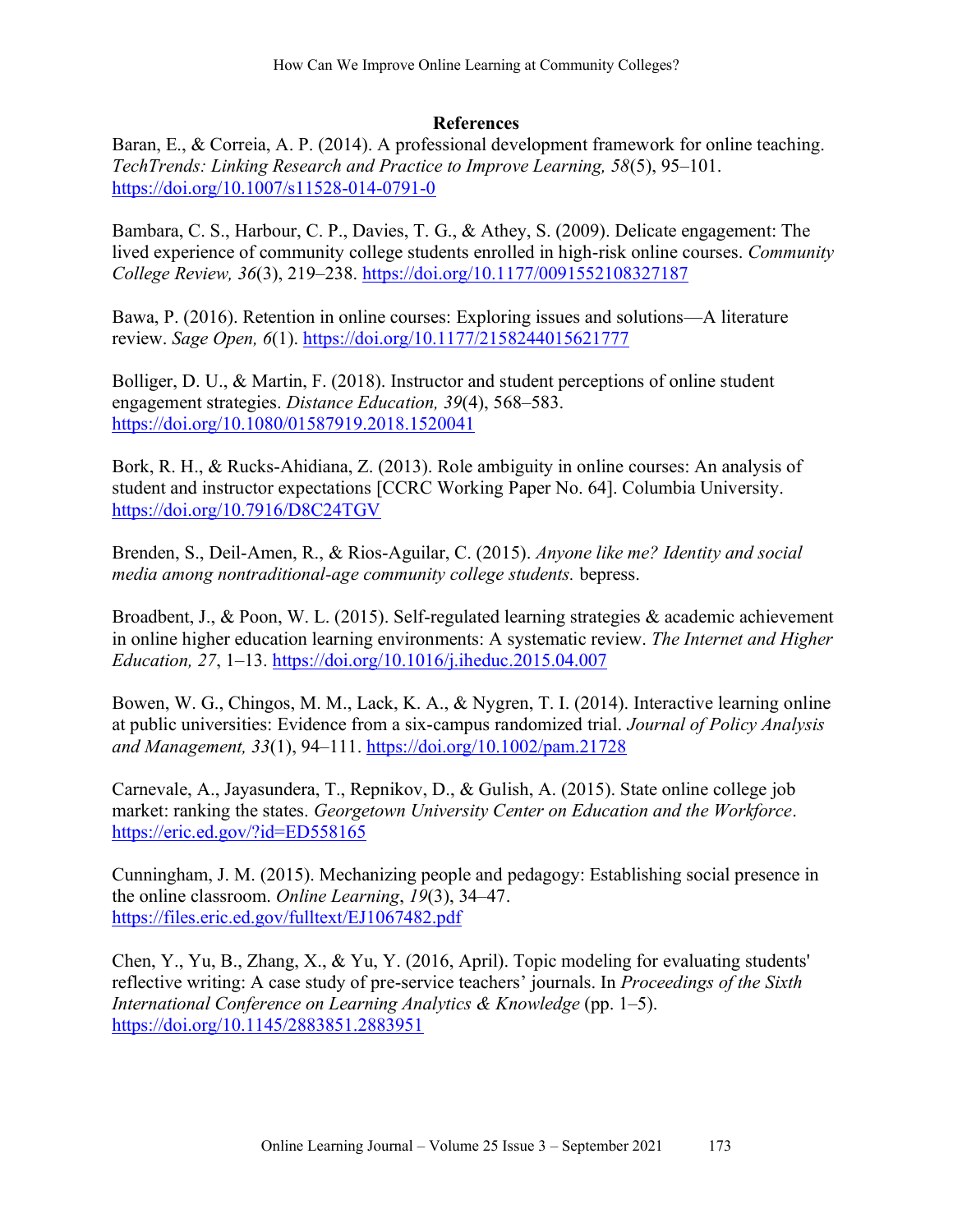Croxton, R. A. (2014). The role of interactivity in student satisfaction and persistence in online learning. *Journal of Online Learning and Teaching, 10*(2), 314–325. [https://jolt.merlot.org/vol10no2/croxton\\_0614.pdf](https://jolt.merlot.org/vol10no2/croxton_0614.pdf)

Cox, R. D. (2006). Virtual access. In T. Bailey & V. S. Morest (Eds.), *Defending the community college equity agenda.* Johns Hopkins University Press.

Cox, R. D. (2009). *The college fear factor.* Harvard University Press.

Delen, E., & Liew, J. (2016). The use of interactive environments to promote self-regulation in online learning: A literature review. *European Journal of Contemporary Education, 15*(1), 24– 33. <https://www.learntechlib.org/p/194882/>

Destin, M. (2018). *Leveraging psychological factors: A necessary component to improving student outcomes*. Third Way. [https://www.thirdway.org/report/leveraging-psychological](https://www.thirdway.org/report/leveraging-psychological-factors-a-necessary-component-to-improving-student-outcomes)[factors-a-necessary-component-to-improving-student-outcomes](https://www.thirdway.org/report/leveraging-psychological-factors-a-necessary-component-to-improving-student-outcomes)

Fendler, R. J., Ruff, C., & Shrikhande, M. M. (2018). No significant difference—Unless you are a jumper. *Online Learning*, *22*(1), 39–60. <https://files.eric.ed.gov/fulltext/EJ1179646.pdf>

Fike, D. S., & Fike, R. (2008). Predictors of first-year student retention in the community college. *Community College Review, 36*(2), 68–88.<https://doi.org/10.1177/0091552108320222>

Fry, R., & Cilluffo, A. (2019). A rising share of undergraduates are from poor families, especially at less selective colleges. *Pew Research Center*. <https://vtechworks.lib.vt.edu/handle/10919/92670>

Grandzol, C. J., & Grandzol, J. R. (2010). Interaction in online courses: More is not always better. *Online Journal of Distance Learning Administration*, *13*(2). [https://www2.westga.edu/~distance/ojdla/summer132/Grandzol\\_Grandzol132.html](https://www2.westga.edu/~distance/ojdla/summer132/Grandzol_Grandzol132.html)

Hart, C. M. D., Friedmann, E., & Hill, M. (2018). Online course-taking and student outcomes in California community colleges. *Education Finance and Policy, 13*(1), 42–71. [https://doi.org/10.1162/edfp\\_a\\_00218](https://doi.org/10.1162/edfp_a_00218)

Hollenbeck, C. R., Mason, C. H., & Song, J. H. (2011). Enhancing student learning in marketing courses: An exploration of fundamental principles for website platforms*. Journal of Marketing Education, 33*(2), 171–182.<https://doi.org/10.1177/0273475311410850>

Hrastinski, S. (2008). The potential of synchronous communication to enhance participation in online discussions: A case study of two e-learning courses. *Information & Management, 45*(7), 499–506.<https://doi.org/10.1016/j.im.2008.07.005>

Hsiao, E. L. (2012). Synchronous and asynchronous communication in an online environment: Faculty experiences and perceptions. *Quarterly Review of Distance Education, 13*(1), 15–30. <https://www.learntechlib.org/p/131977/>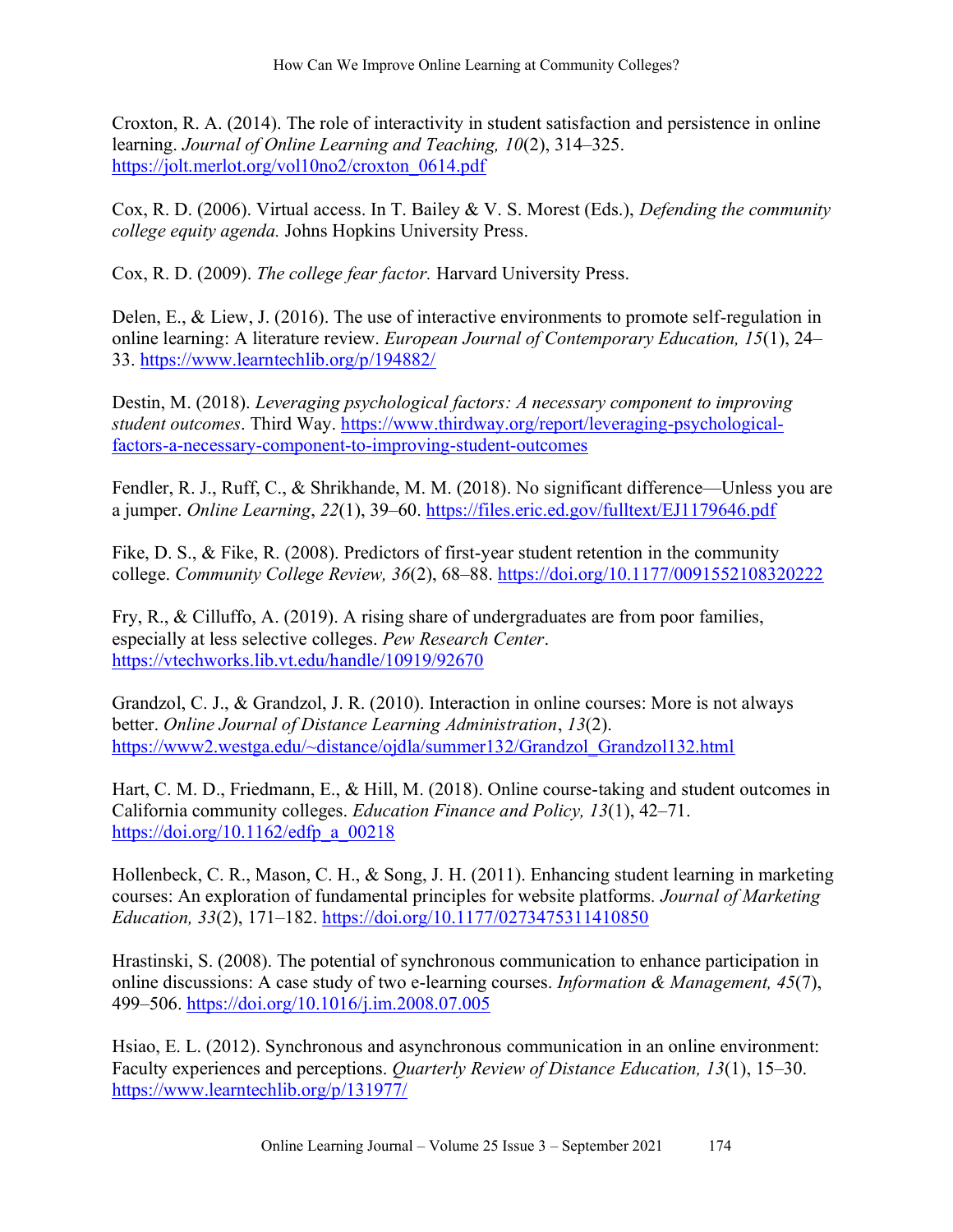Ives, K. S. (2006). Community colleges and distance learning. *Journal of Asynchronous Learning Networks*, *10*(3), 85–94. <https://pdfs.semanticscholar.org/67b0/f42a69e3a64a5c070e8a94516f9f27457383.pdf>

Jackson, L. C., Jones, S. J., & Rodriguez, R. C. (2010). Faculty actions that result in student satisfaction in online courses. *Journal of Asynchronous Learning Networks*, *14*(4), 78–96. <https://files.eric.ed.gov/fulltext/EJ909918.pdf>

Jaggars, S. S., & Xu, D. (2016). How do online course design features influence student performance? *Computers and Education, 95*, 270–284. <https://doi.org/10.1016/j.compedu.2016.01.014>

Johnson, G., & Davies, S. (2014). Self-regulated learning in digital environments: Theory, research, praxis. *British Journal of Research, 1*(2), 1–14. <http://hdl.handle.net/20.500.11937/45935>

Johnson, H. P., & Mejia, M. C. (2014). *Online learning and student outcomes in California's community colleges.* Public Policy Institute. [https://www.luminafoundation.org/wp](https://www.luminafoundation.org/wp-content/uploads/2017/08/r-514hjr.pdf)[content/uploads/2017/08/r-514hjr.pdf](https://www.luminafoundation.org/wp-content/uploads/2017/08/r-514hjr.pdf)

Joyce, T., Crockett, S., Jaeger, D. A., Altindag, O., & O'Connell, S. D. (2015). Does classroom time matter? *Economics of Education Review, 46*, 64–77. <https://doi.org/10.1016/j.econedurev.2015.02.007>

Karp, M. M., & Bork, R. H. (2012). "They never told me what to expect, so I didn't know what to do": Defining and clarifying the role of a community college student [CCRC Working Paper No. 47]. Columbia University.<https://doi.org/10.7916/D8W09F54>

Kear, K., Chetwynd, F., & Jefferis, H. (2014). Social presence in online learning communities: The role of personal profiles. *Research in Learning Technology*, 22. <https://doi.org/10.3402/rlt.v22.19710>

Kozakowski, W. (2019). Moving the classroom to the computer lab: Can online learning with inperson support improve outcomes in community colleges? *Economics of Education Review, 70*, 159–172.<https://doi.org/10.1016/j.econedurev.2019.03.004>

Landis, J. R., & Koch, G. G. (1977). The measurement of observer agreement for categorical data. *Biometrics, 33*(1), 159. [https://doi.org/10.2307/2529310.](https://doi.org/10.2307/2529310)

Li, L., Finley, J., Pitts, J., & Guo, R. (2011). Which is a better choice for student-faculty interaction: synchronous or asynchronous communication? *Journal of Technology Research, 2*, 1.<http://citeseerx.ist.psu.edu/viewdoc/download?doi=10.1.1.467.7214&rep=rep1&type=pdf>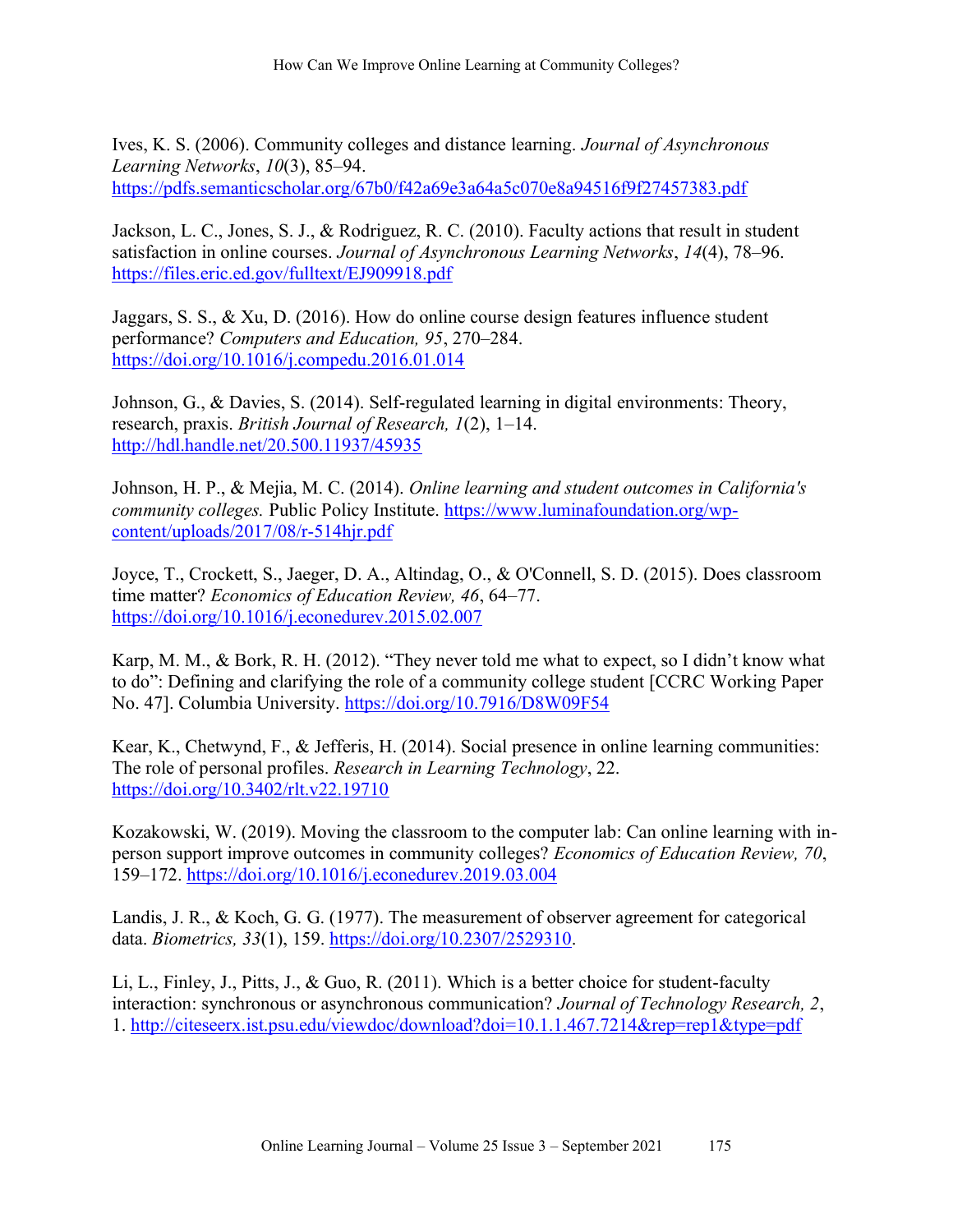Martin, F., Wang, C., & Sadaf, A. (2018). Student perception of helpfulness of facilitation strategies that enhance instructor presence, connectedness, engagement and learning in online courses. *The Internet and Higher Education, 37*, 52–65. <https://doi.org/10.1016/j.iheduc.2018.01.003>

Martin, F., Wang, C., & Sadaf, A. (2020). Facilitation matters: Instructor perception of helpfulness of facilitation strategies in online courses. *Online Learning, 24*(1), 28–49. <https://doi.org/10.24059/olj.v24i1.1980>

Mayer, R. E., & Moreno, R. (1998). A split-attention effect in multimedia learning: Evidence for dual processing systems in working memory. *Journal of Educational Psychology, 90*(2), 312– 320. [https://doi.org/10.1037/0022-0663.90.2.312](https://psycnet.apa.org/doi/10.1037/0022-0663.90.2.312)

McHugh, M. L. (2012). Interrater reliability: The kappa statistic. *Biochemia Medica*, *22*(3), 276– 282.<https://www.ncbi.nlm.nih.gov/pmc/articles/PMC3900052/>

McKenna, K., Gebhardt, K., & Altringer, L. (2019). Exploring community in discussion board activities. *The Online Journal of Distance Education and e-Learning, 7*(3), 185. <https://tojdel.net/journals/tojdel/volumes/tojdel-volume07-i03.pdf#page=43>

Moallem, M. (2015). The impact of synchronous and asynchronous communication tools on learner self-regulation, social presence, immediacy, intimacy and satisfaction in collaborative online learning. *The Online Journal of Distance Education and e-Learning, 3*(3), 55–77. <http://www.tojdel.net/journals/tojdel/volumes/tojdel-volume03-i03.pdf#page=62>

Moreno, R., & Mayer, R. E. (1999). Cognitive principles of multimedia learning: The role of modality and contiguity. *Journal of Educational Psychology, 91*(2), 358– 368. [https://doi.org/10.1037/0022-0663.91.2.358](https://psycnet.apa.org/doi/10.1037/0022-0663.91.2.358)

Moser, C. A., & Kalton, G. (2017). *Survey methods in social investigation.* Routledge.

Qiang, J., Chen, P., Wang, T., & Wu, X. (2017, May). Topic modeling over short texts by incorporating word embeddings. In *Pacific-Asia Conference on Knowledge Discovery and Data Mining* (pp. 363–374). Springer, Cham. [https://link.springer.com/chapter/10.1007/978-3-319-](https://link.springer.com/chapter/10.1007/978-3-319-57529-2_29) [57529-2\\_29](https://link.springer.com/chapter/10.1007/978-3-319-57529-2_29)

Rhode, J. (2009). Interaction equivalency in self-paced online learning environments: An exploration of learner preferences. *The International Review of Research in Open and Distributed Learning*, *10*(1). <https://doi.org/10.19173/irrodl.v10i1.603>

Roberts, M. E., Stewart, B. M., Tingley, D., Lucas, C., Leder‐Luis, J., Gadarian, S. K., ... & Rand, D. G. (2014). Structural topic models for open‐ended survey responses. *American Journal of Political Science, 58*(4), 1064–1082.<https://doi.org/10.1111/ajps.12103>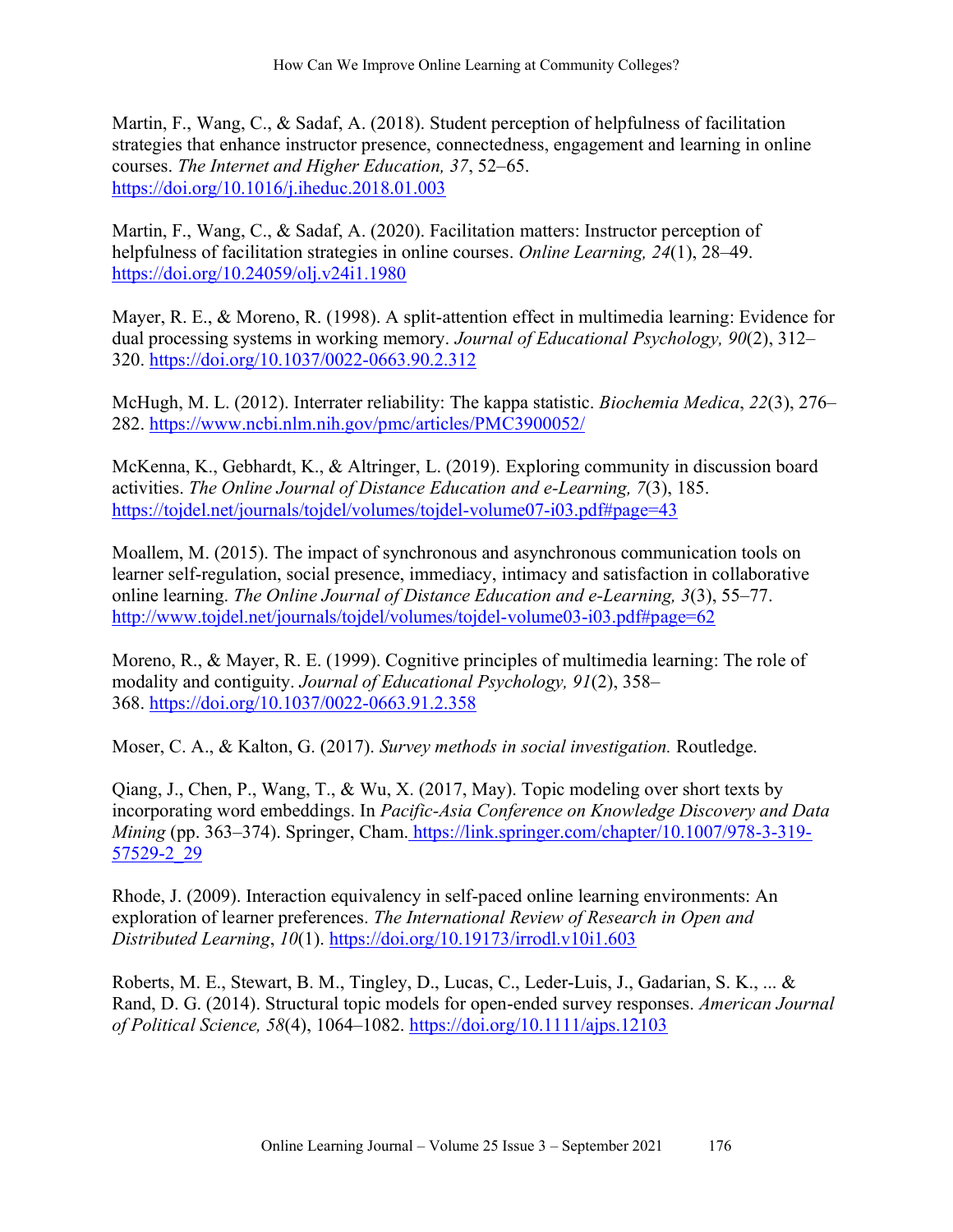Schneider, M., & Clark, K. (2018). Completion reforms that work: How leading colleges are improving the attainment of high-value degrees. Third Way. [https://www.thirdway.org/report/completion-reforms-that-work-how-leading-college-are](https://www.thirdway.org/report/completion-reforms-that-work-how-leading-college-are-improving-the-attainment-of-high-value-degrees)[improving-the-attainment-of-high-value-degrees](https://www.thirdway.org/report/completion-reforms-that-work-how-leading-college-are-improving-the-attainment-of-high-value-degrees)

Shieh, R. S., Gummer, E., & Niess, M. (2008). The quality of a web-based course: Perspectives of the instructor and the students. *TechTrends: Linking Research and Practice to Improve Learning*, 52(6), 61.

[https://search.proquest.com/openview/89ec4562b11c35d18bbfb08f36af9f23/1?pq](https://search.proquest.com/openview/89ec4562b11c35d18bbfb08f36af9f23/1?pq-origsite=gscholar&cbl=40581)[origsite=gscholar&cbl=40581](https://search.proquest.com/openview/89ec4562b11c35d18bbfb08f36af9f23/1?pq-origsite=gscholar&cbl=40581)

Stanford-Bowers, D. E. (2008). Persistence in online classes: A study of perceptions among community college stakeholders. *Journal of Online Learning and Teaching*, *4*(1), 37–50. <https://jolt.merlot.org/vol4no1/stanford-bowers0308.pdf>

Tello, S. F. (2007). An analysis of student persistence in online education. *International Journal of Information and Communication Technology Education, 3*(3), 47–62. <https://doi.org/10.4018/jicte.2007070105>

Wladis, C., Conway, K. M., & Hachey, A. C. (2016). Assessing readiness for online education--Research models for identifying students at risk. *Online Learning*, *20*(3), 97–109. <https://files.eric.ed.gov/fulltext/EJ1113351.pdf>

Walker, C. E., & Kelly, E. (2007). Online instruction: Student satisfaction, kudos, and pet peeves. *Quarterly Review of Distance Education*, *8*(4), 309–319. <https://www.learntechlib.org/p/106669/>

Xu, D., Li, Q., & Zhou, X. (2020). Online course quality rubric: A tool box. Online Learning Research Center.<https://par.nsf.gov/servlets/purl/10232436>

Xu, D., & Jaggars, S. S. (2013). The impact of online learning on students' course outcomes: Evidence from a large community and technical college system. *Economics of Education Review, 37*, 46–57.<https://doi.org/10.1016/j.econedurev.2013.08.001>

Xu, D., & Jaggars, S. S. (2014). Performance gaps between online and face-to-face courses: differences across types of students and academic subject areas. *The Journal of Higher Education, 85*(5), 633–659.<https://doi.org/10.1080/00221546.2014.11777343>

Xu, D., Solanki, S., & Harlow, A. (2019). Examining the relationship between 2-year college entry and baccalaureate aspirants' academic and labor market outcomes: Impacts, heterogeneity, and mechanisms. *Research in Higher Education*, 1–33. [https://doi.org/10.1007/s11162-019-](https://doi.org/10.1007/s11162-019-09559-7) [09559-7](https://doi.org/10.1007/s11162-019-09559-7)

Xu, D., & Xu, Y. (2019). The promises and limits of online higher education: Understanding how distance education affects access, cost, and quality. *American Enterprise Institute*. <http://hdl.voced.edu.au/10707/505263>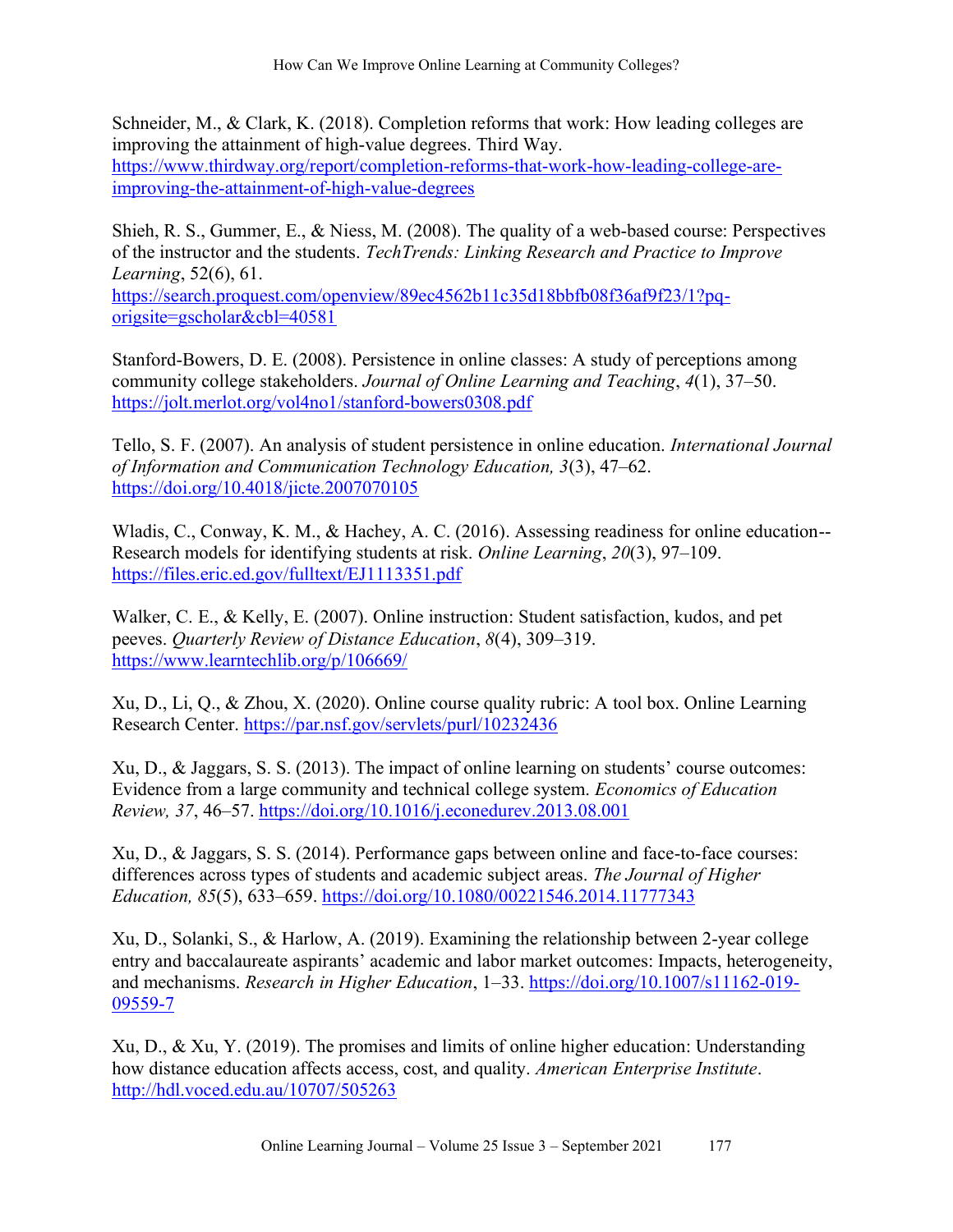# **Appendix A**

Open-ended data can provide valuable information through direct views into a respondent's thinking; yet many researchers and practitioners are reluctant to use open-ended surveys as they are more difficult to analyze than closed-surveys (Roberts et al., 2014). A major challenge with open-ended responses is that the analysis of text data requires the researchers to define the dimensions on which the data should be coded based on prior knowledge of the topic and theoretical expectations (Schuman & Presser 1996). Although originating from computer science, structural topic modeling (STM) has been increasingly used in educational research as a powerful tool to identify key themes in educational text data, such as open-ended survey responses, discussion forum posts, and reflective writings (e.g., Chen, Yu, Zhang, & Yu, 2016).

STM is applied to develop a coding scheme for each question and for instructor and student responses separately. The basic intuition behind STM is to group words based on the frequency of and their co-occurrences in the responses. Based on the keywords in a word group identified by the algorithm, the researcher can then interpret the meaning of the words and the potential topic captured by these words. More specifically, the process of identifying key topics for each open-ended question involves three steps.

(1) First, before we ran the STM, we conducted standard pre-processing called "stemming" to prepare the survey responses for each open-ended question for analysis. This involves removing all punctuations, transforming the text to lower case, and reducing words to their root form (e.g., removing tense and reducing "communicating" to "communicate").

(2) As an unsupervised method, STM requires setting the number of topics before running the model. The optimal number of topics needs to balance model fit and substantive interpretation. The recommended approach in the literature is to re-estimate the model multiple times with different pre-set numbers of topics and compare the topics that emerged from each estimation (e.g., Chen, et al., 2016). For each open-ended question, we therefore estimated the model using a wide range of numbers of topics from 2 to 30.

(3) We then compared the results of each model and determined the optimal number of topics by balancing both the model fit and the interpretability of the results.

- (a) We first narrowed down to a smaller range of numbers of topics that yielded similar and relatively better model fit based on two commonly used indicators of model fit the held-out likelihood and the semantic coherence—of these models (more details are presented in Appendix B). For instance, for instructor perceptions of effective instructional practices, we chose to narrow down and focus on results using K equaling to 2 to 8, which yield better model fit based on the two indicators (Appendix B Figure 1).
- (b) Based on the numbers of topics chosen, STM generates several topics from the raw data and reports keywords and example responses associated with each topic. Considering that coding the topics into themes based on the word profiles requires human interpretation and decisions, two researchers coded the themes for the word profiles within each coding set independently and cross-validated our theme labels. Most of the themes were consistent regardless of the number of distinct topics pre-set by the researcher. In models with fewer topics, several of the themes identified in the more numerous coding schemes often ended with similar themes and therefore could be combined.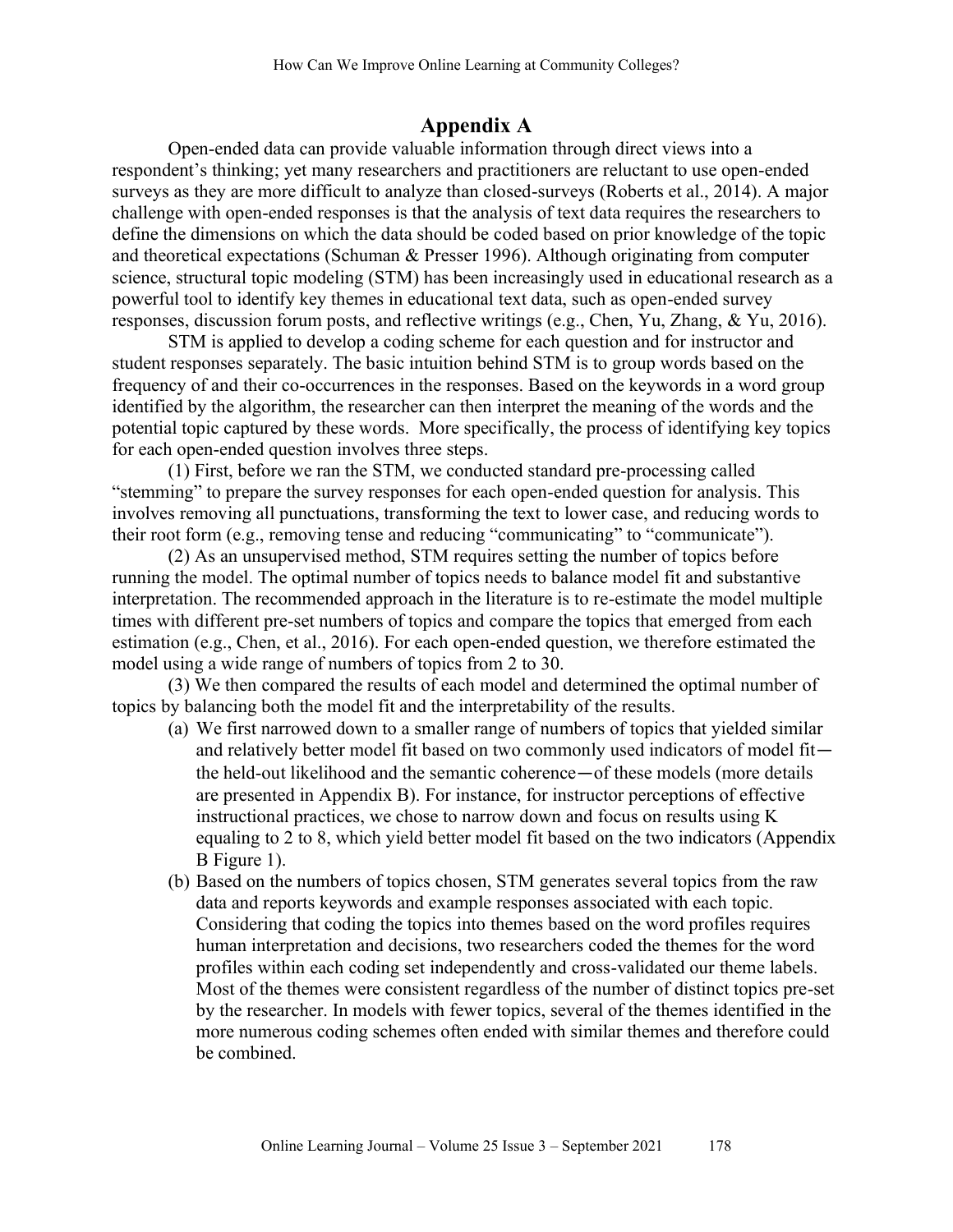# **Appendix B**

For each survey question, we analyzed the responses using STM with a wide range of numbers of topics from 2 to 30, compared model fit of the results, and chose models with better fit to narrow the space of possible solutions. For each question, the model fit of the various solutions and the process and result of solution selection is presented below.

**Instructor perceptions on effective instructional practices**. Results of model fit for instructor perceptions on effective instructional practices are shown in Figure  $B1(a)$ . As the number of topics increased from 2 to 30, the held-out likelihood fluctuated within a small range, and the semantic coherence increased from -85 to -75 first and then decreased gradually. Therefore, we narrowed down the solutions to numbers of topics equaling 2 to 8, which yielded a relatively similar and better model fit. Two researchers coded the responses independently and determined that six themes make the most sense.

**Student perceptions on effective instructional practices.** Results of model fit for student perceptions on effective instructional practices are shown in Figure B1(b). As the number of topics increased from 2 to 30, the held-out likelihood fluctuated within a small range from two to seven topics then fluctuated drastically; the semantic coherence decreased substantially from two to seven topics and then fluctuated within a small range. Therefore, we narrowed down the solutions to the numbers of topics equaling 2 to 7, which and eventually led to six themes from student responses about effective instructional practices.

**Instructor perceptions on ineffective instructional practices.** Results of model fit for instructor perceptions on ineffective instructional practices are shown in Figure B2(a). Although large numbers of topics yield high semantic coherence (e.g.,  $K = 25, 27, 29$ , and 30), the large number of topics identified are not practically valuable for summarizing the key themes from a relatively small dataset (N=105). Looking at models with small number of topics, the held-out likelihood fluctuated within a small range from two to six topics; the semantic coherence decreased substantially from -120 to -140 from two to three topics, increased from -140 to around -120 from three to four topics, and then fluctuated within a small range from four to six topics. Therefore, we chose to focus on results using two, four, five, and six topics which yield relatively better though not the best model fit. Two researchers coded the responses independently and agreed on six themes.

**Student perceptions on ineffective instructional practices.** Results of model selection for student perceptions on ineffective instructional practices are shown in Figure B2(b). As the number of topics increased from 2 to 30, the held-out likelihood fluctuated within a small range from two to eight topics, while the semantic coherence decreased dramatically from four to five topics. Therefore, we narrowed down the solutions to the numbers of topics equaling 2 to 4, which yield relatively better model fit, especially for semantic coherence. Two researchers agreed on four themes after human coding all the responses.

**Instructor perceptions on changes necessary to improve online teaching and learning.** Results of model selection for instructor perceptions on changes necessary to improve online teaching and learning are shown in Figure B3(a). As the number of topics increased from 2 to 30, the held-out likelihood fluctuated within a small range from two to six themes; the semantic coherence decreased first from two to six themes and then increased gradually. Therefore, we narrowed down the solutions to numbers of topics equaling 2 to 4, which yielded a relatively better model fit and at the same time kept the results as interpretable as possible. After human coding all the topics generated by STM, two researchers agreed on four themes and after human coding all of the responses, another two themes were added.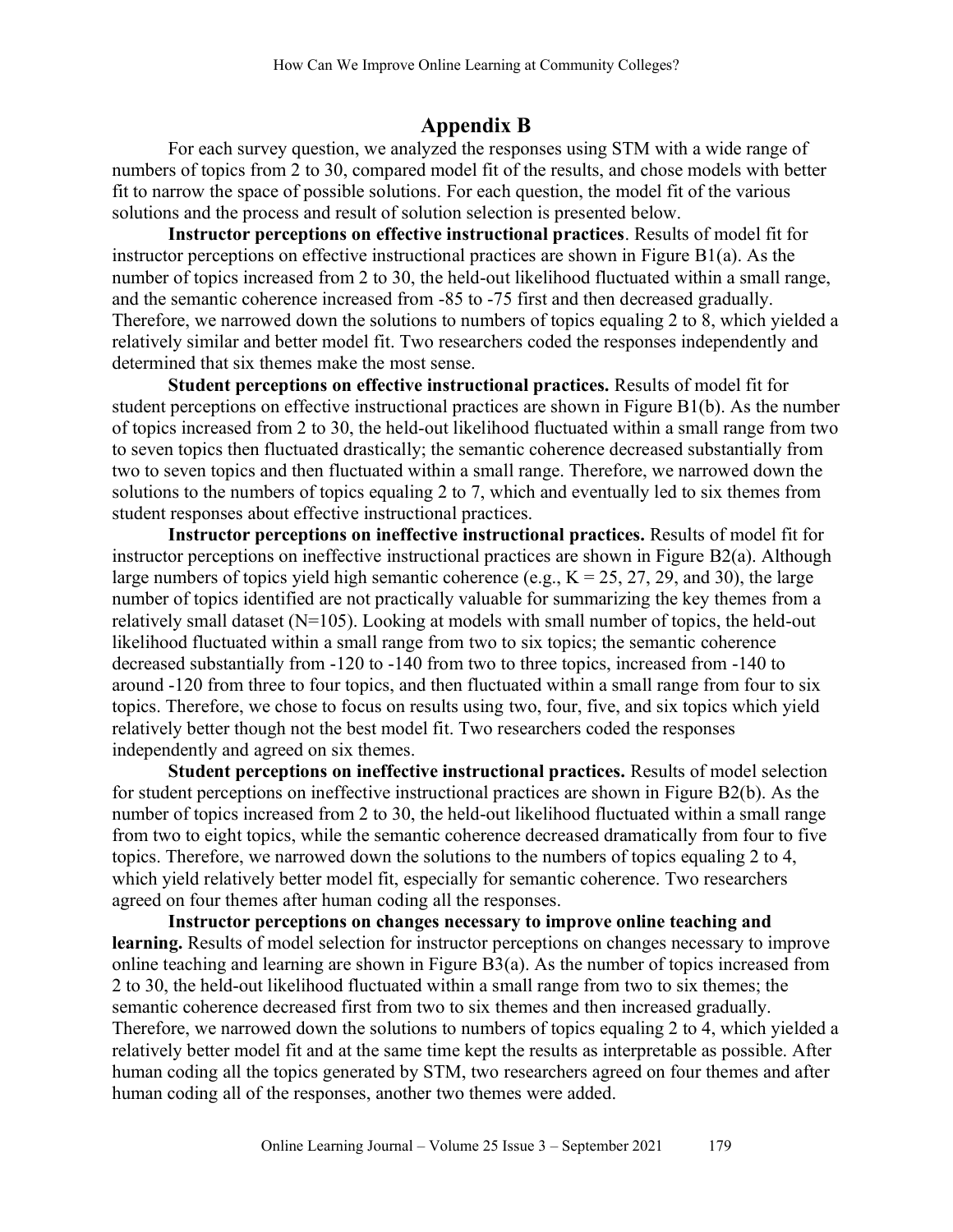**Student perceptions on changes necessary to improve online teaching and learning.** Results of model selection for student perceptions on changes necessary to improve online teaching and learning are shown in Figure B3(b). As the number of topics increased from 2 to 30, the held-out likelihood fluctuated within a small range from two to ten themes; the semantic coherence decreased first from two to four themes and then fluctuated within a small range from four to eight themes. We narrowed down the solutions to numbers of topics equaling 2 to 8, which yielded a relatively better model fit for both held-out likelihood and semantic coherences. After human coding, six themes were identified from student responses about changes necessary to improve online teaching and learning.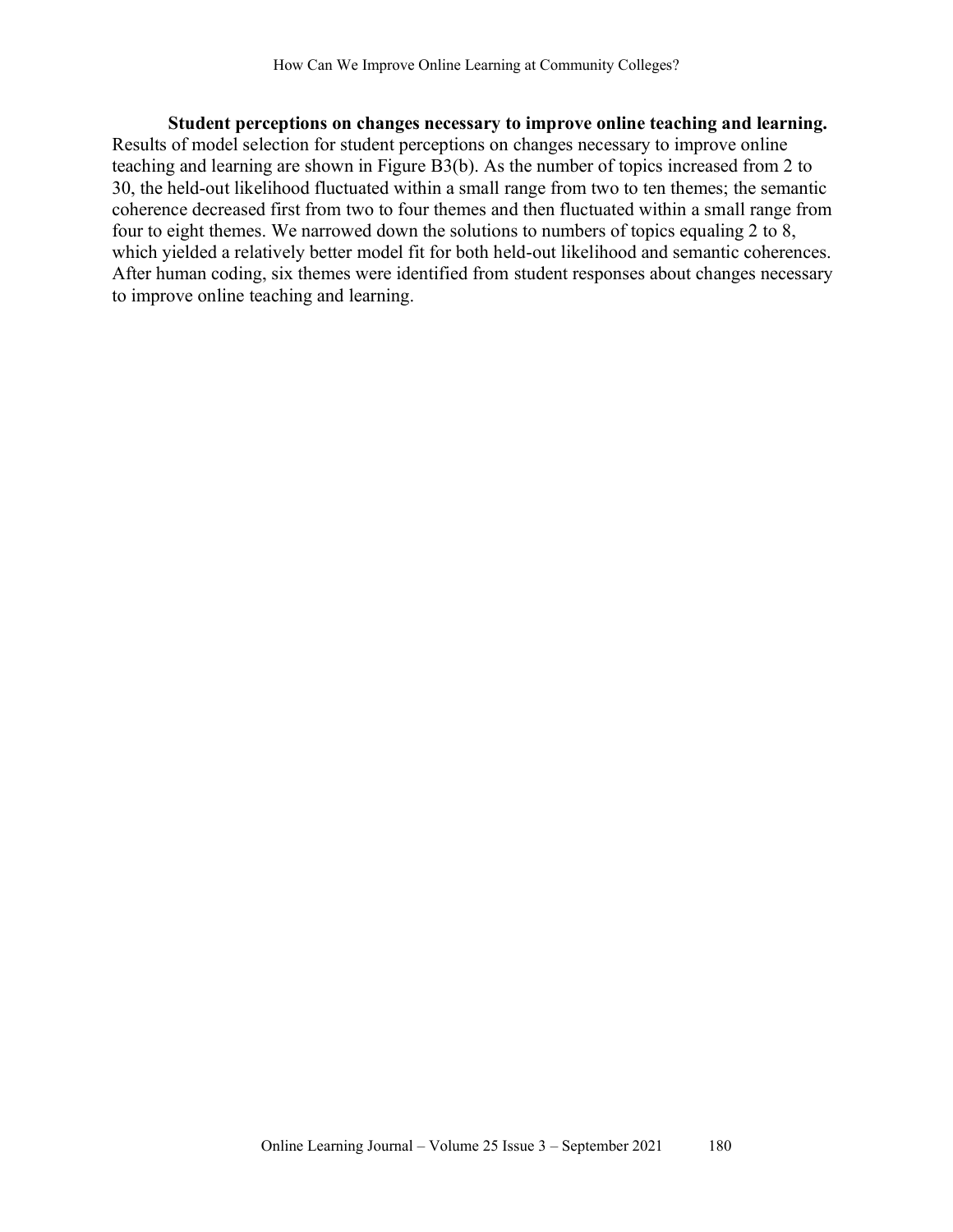

**Figure B1** *Model Selection for Instructor (a) and Student (b) on Effective Instructional Practices*

(a) Instructor Perceptions



(b) Student Perceptions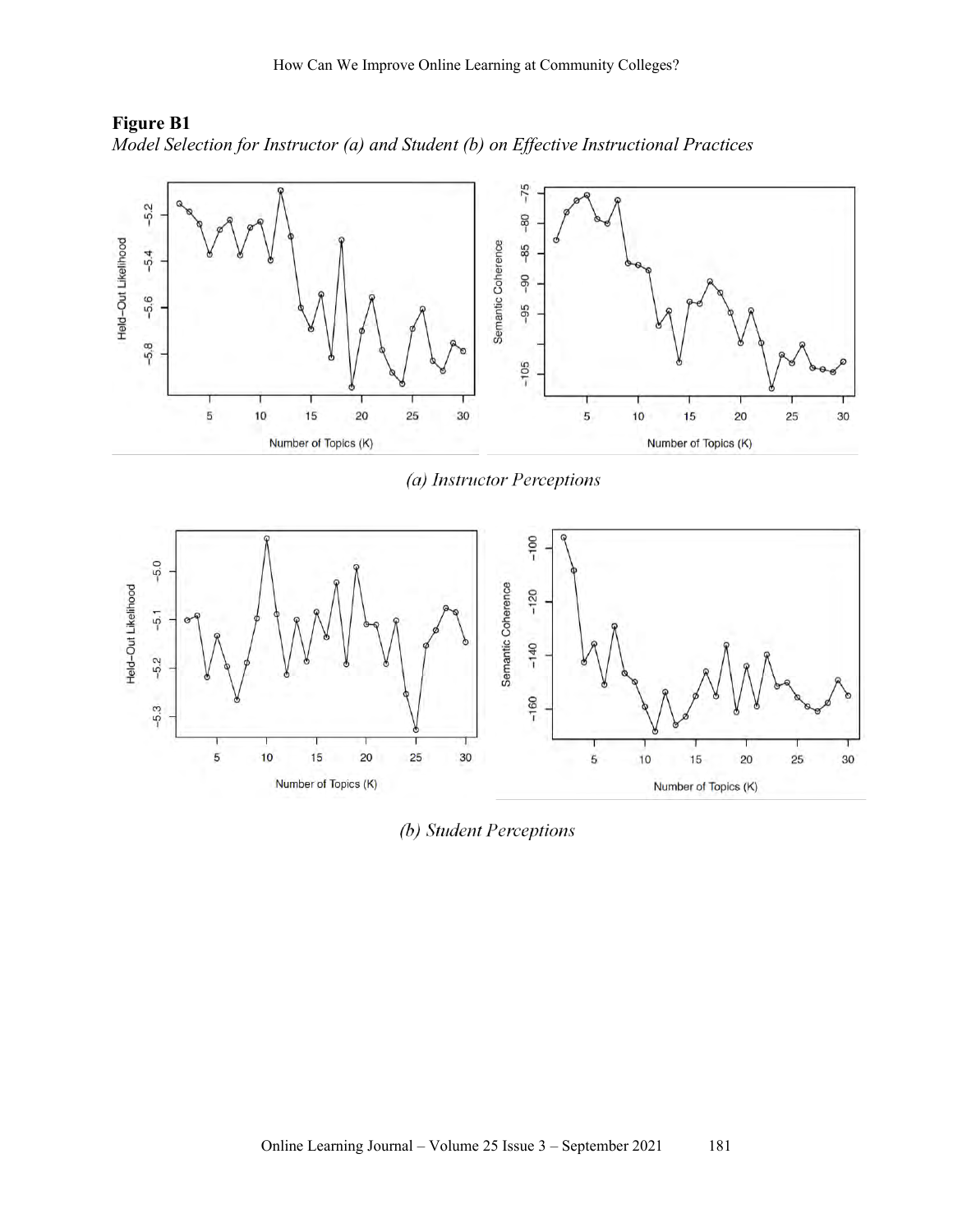

*Model Selection for Instructor (a) and Student (b) Perceptions on Ineffective Instructional Practices*



(b) Student Perceptions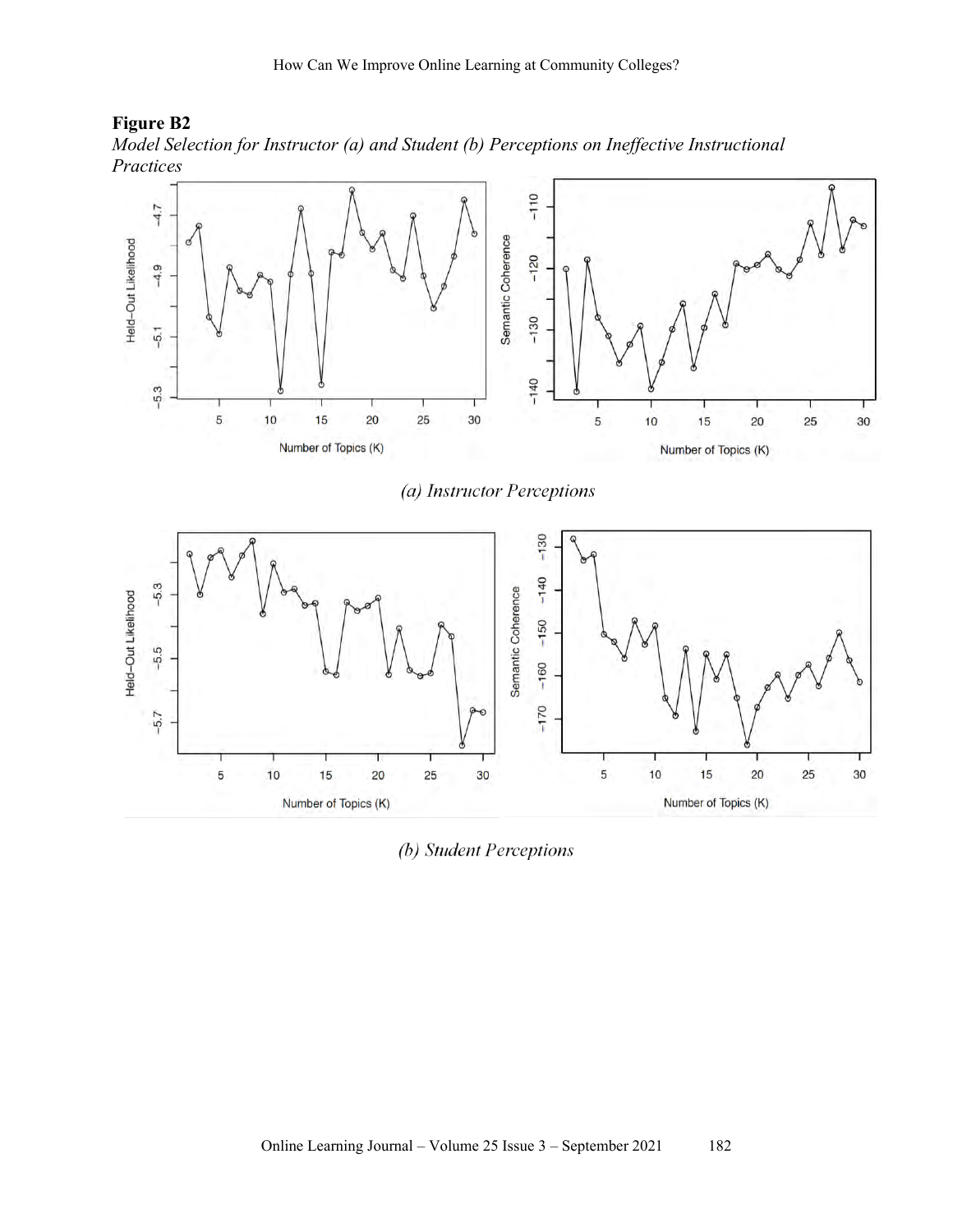

*Model Selection for Instructor (a) and Student (b) Perceptions on Changes Necessary to Improve Online Teaching and Learning*



(a) Instructor Perceptions



(b) Student Perceptions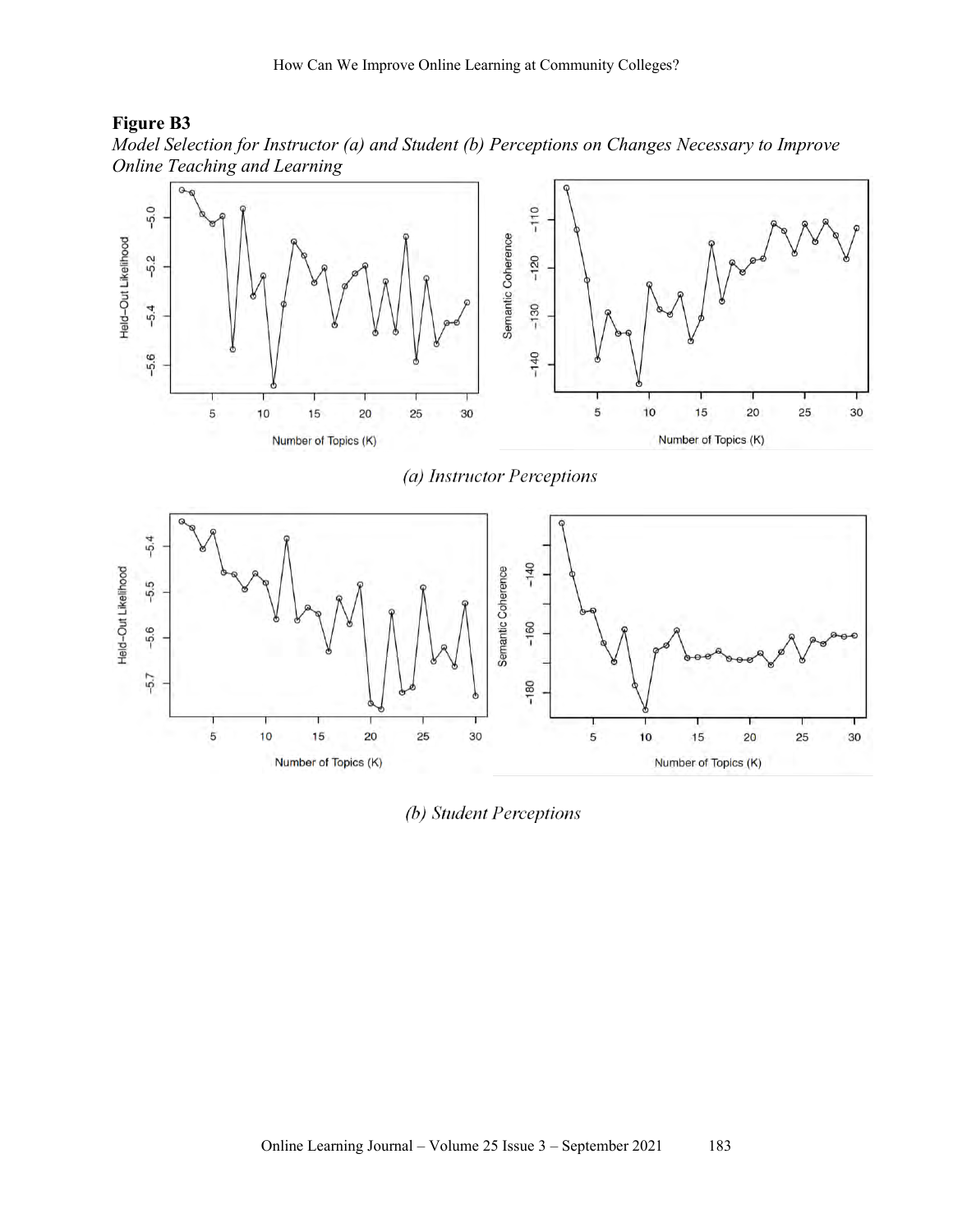# **Appendix C**

# **Table C1**

|               |            | <b>Coding Themes</b>                                                         | Kappa |
|---------------|------------|------------------------------------------------------------------------------|-------|
|               |            |                                                                              | Value |
| Effective     | Instructor | Regular announcements and reminders<br>$\bullet$                             | 0.82  |
| Instructional |            | Varied materials and diversified media in content delivery<br>$\bullet$      | 0.82  |
| Practices     |            | Proactive outreach with timely support<br>$\bullet$                          | 0.89  |
|               |            | Timely response<br>$\bullet$                                                 | 0.77  |
|               |            | Quality feedback on assignments<br>$\bullet$                                 | 0.72  |
|               |            | Offering discussion forum activities<br>$\bullet$                            | 0.80  |
|               | Student    | Varied materials and diversified media in content delivery<br>$\bullet$      | 0.70  |
|               |            | Clear expectations on assignments<br>$\bullet$                               | 0.80  |
|               |            | Timely responses                                                             | 0.81  |
|               |            | Regular announcements and reminders<br>$\bullet$                             | 0.94  |
|               |            | Quality feedback on assignments<br>$\bullet$                                 | 0.93  |
|               |            | Explaining course content with concrete examples<br>$\bullet$                | 0.79  |
| Ineffective   | Instructor | Poor attendance in synchronous class meetings<br>$\bullet$                   | 0.94  |
| Instructional |            | Lack of high-quality engagement in the discussion forum<br>$\bullet$         | 0.93  |
| Practices     |            | Unsuccessful group projects<br>$\bullet$                                     | 0.84  |
|               |            | Problems surrounding deadlines<br>$\bullet$                                  | 0.92  |
|               | Student    | Insufficient instructor communication and engagement<br>$\bullet$            | 0.92  |
|               |            | Unclear expectations on course assignments<br>$\bullet$                      | 0.70  |
|               |            | Unreasonable workload<br>$\bullet$                                           | 0.88  |
|               |            | Insufficient feedback on assignments and assessments<br>$\bullet$            | 0.83  |
| Changes       | Instructor | Improving instructor communication and engagement<br>$\bullet$               | 0.84  |
| Necessary to  |            | Clarifying expectations on online learning<br>$\bullet$                      | 0.79  |
| Improve       |            | Delivering content using varied materials and diversified media<br>$\bullet$ | 0.83  |
| Online        |            | Providing timely response<br>$\bullet$                                       | 0.74  |
| Teaching and  |            | Improving feedback on assignments and assessments<br>$\bullet$               | 0.80  |
| Learning      |            | Improving feedback on student progress<br>$\bullet$                          | 0.80  |
|               | Student    | Delivering content using varied materials and diversified media<br>$\bullet$ | 0.72  |
|               |            | Setting up deadlines in more reasonable ways<br>$\bullet$                    | 0.81  |
|               |            | Improving discussion board activities<br>٠                                   | 0.70  |
|               |            | Sending regular announcements and reminders<br>$\bullet$                     | 0.81  |
|               |            | Providing timely response                                                    | 0.77  |
|               |            | Improving feedback on assignments and assessments                            | 0.75  |

*Kappa Statistics for All the Codes*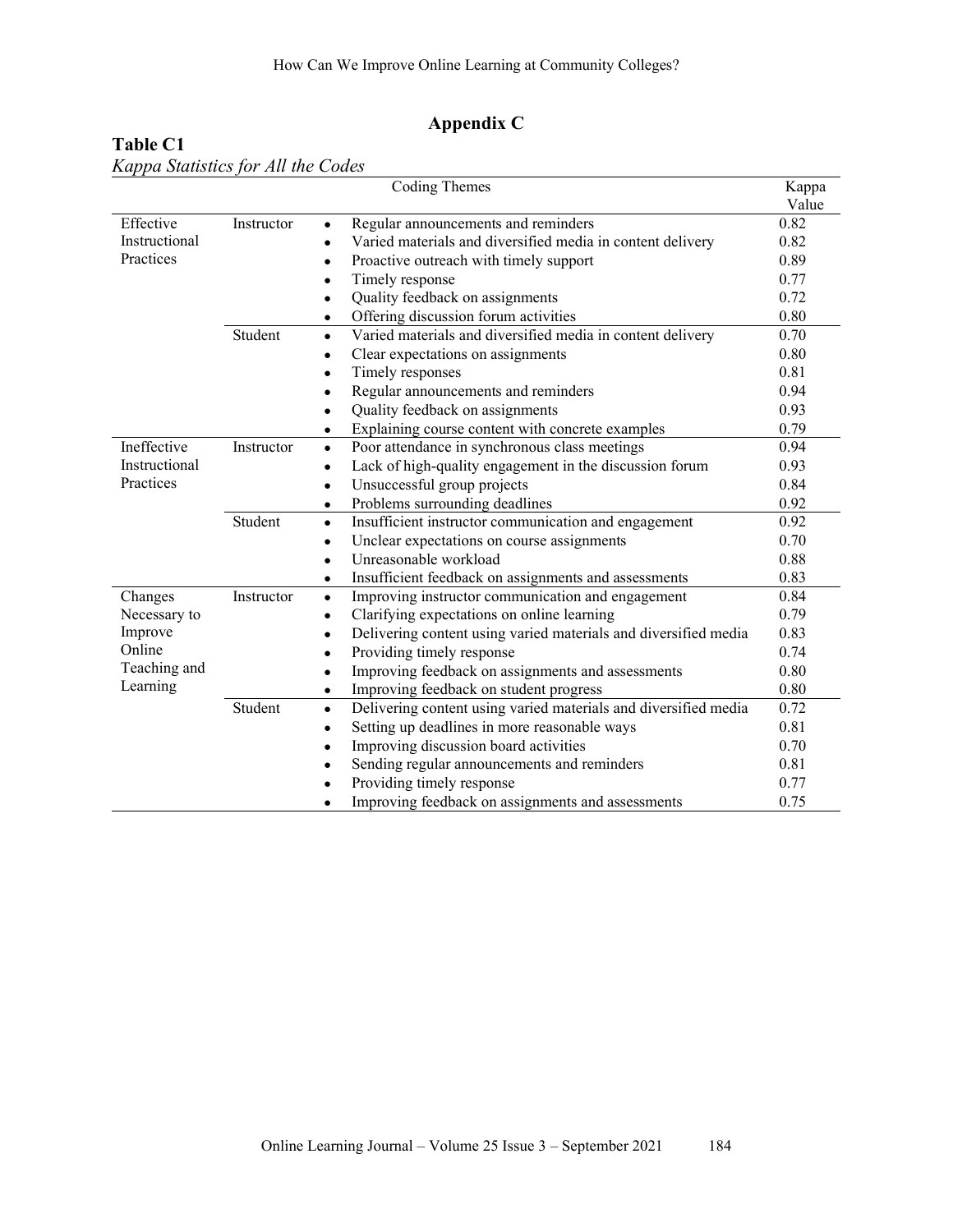# **Appendix D**

| <b>Themes</b>                                                   | <b>Definition</b>                                                                                                                                                                                            | <b>Sample Responses</b>                                                                                                                                                                                                                                                                                                                                                                                                                                                                                                                                                                                     | Frequency |
|-----------------------------------------------------------------|--------------------------------------------------------------------------------------------------------------------------------------------------------------------------------------------------------------|-------------------------------------------------------------------------------------------------------------------------------------------------------------------------------------------------------------------------------------------------------------------------------------------------------------------------------------------------------------------------------------------------------------------------------------------------------------------------------------------------------------------------------------------------------------------------------------------------------------|-----------|
| Regular<br>announcements<br>and<br>reminders                    | Instructors send<br>weekly<br>announcements or<br>reminders about the<br>due dates of<br>assignments or<br>upcoming exams.                                                                                   | "I communicate with my students three times per week.<br>Weekly I post the announcements of assignments due. On<br>the assignment due date, I send a reminder to the students<br>who have not submitted their work for the week."<br>"I periodically create video announcements with myself in<br>them so students get a sense of my presence in the class."                                                                                                                                                                                                                                                | 33%       |
| Varied materials Instructors use<br>and diversified<br>delivery | media in content materials to illustrate<br>the course content                                                                                                                                               | "I produce a short video to introduce the material we will<br>multiple instructional cover and upload it on Monday."<br>"I create Camtasia videos to help explain more complicated<br>concepts."<br>"I post instructor videos for lectures and 'how to' videos for<br>other assignments."                                                                                                                                                                                                                                                                                                                   | 26%       |
| Proactive<br>outreach with<br>timely support                    | Instructors reach out<br>to students (e.g.,<br>emailing students)<br>who seem to be<br>having problems<br>(e.g., students who<br>are falling behind or<br>miss assignments)<br>and provide timely<br>support | "If a student does poorly on an assignment early in the<br>semester, I reach out individually and provide suggestions<br>on how to improve next time, such as study strategies,<br>proofreading more carefully, and taking advantage of<br>multiple attempts. Then I give words of encouragement, like<br>'Hang in there, I know you can do this!""<br>"I frequently send out emails when students miss<br>assignments and encourage them to contact me with any<br>issues. I also REACHED OUT to students who were falling<br>behind, missed an assignment, or generally seemed to be<br>having problems." | 22%       |
|                                                                 | Timely response Instructors respond<br>to (or answering)<br>students' emails or<br>posts on discussion<br>board in a timely<br>manner and<br>frequently                                                      | "I also respond to student emails throughout the day every<br>day to ensure their questions are answered promptly and<br>they feel heard."<br>I respond quickly to all emails and if students ask for an<br>extension on an assignment I try to be accommodating if I<br>can. I also let students text me or call me on my personal<br>cell phone. Some will text or call, but most students just<br>email me."                                                                                                                                                                                             | 20%       |
| Quality<br>feedback on<br>assignments                           | Instructors give<br>/ clear feedback on<br>assignments                                                                                                                                                       | "Always keeping a positive atmosphere. For example, I<br>detailed/constructive always highlight the things students have done well before<br>delving into the areas for improvement. I want to enable<br>self-efficacy."<br>"Provide detailed feedback for any loss of points on an<br>assignment."                                                                                                                                                                                                                                                                                                         | 12%       |
| Offering<br>discussion board incorporate<br>activity            | Instructors<br>discussion board<br>activities to<br>encourage student-<br>student interaction.                                                                                                               | " I also have a weekly open forum so that students can discuss<br>any issues they may have had with the chapter or with the<br>assignments."<br>"Required discussion board where students help each other<br>complete assignments, meant to replicate the lab environment."<br>"Students interact on discussion boards as well as start out the<br>semester with a fun icebreaker activity on discussion"                                                                                                                                                                                                   | 11%       |

#### *Themes of Effective Instructional Practices from Instructor Survey*

**Table D1**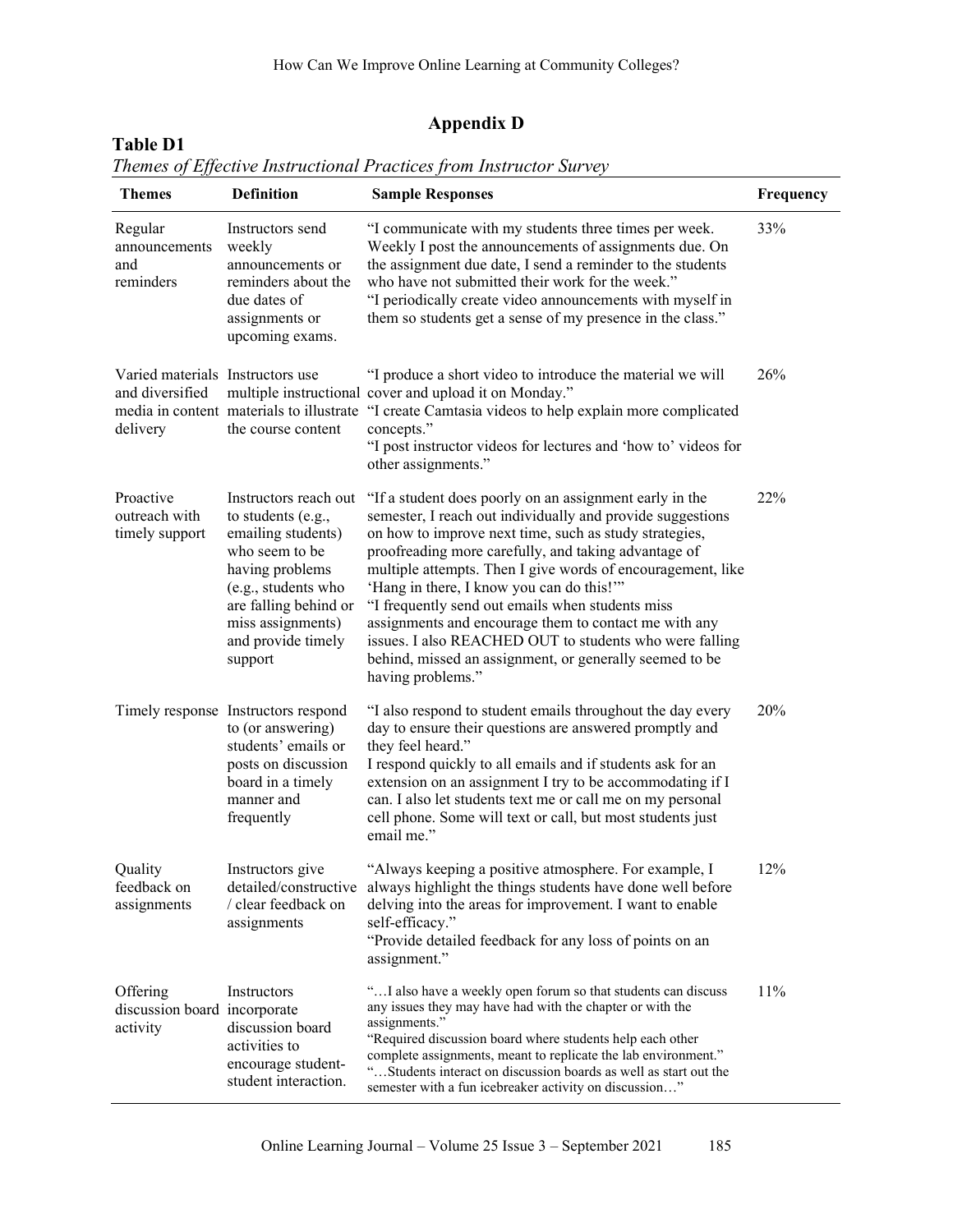| 110010000<br><b>Themes</b>                                          | <b>Definition</b>                                                                                                                                                             | <u>Lifecuve mou actional i ractices from Sudditi Survey</u><br><b>Sample Responses</b>                                                                                                                                                                                                                                                                                                            | Frequency |
|---------------------------------------------------------------------|-------------------------------------------------------------------------------------------------------------------------------------------------------------------------------|---------------------------------------------------------------------------------------------------------------------------------------------------------------------------------------------------------------------------------------------------------------------------------------------------------------------------------------------------------------------------------------------------|-----------|
| Varied materials<br>and diversified<br>media in content<br>delivery | Instructors use multiple<br>instructional materials to<br>illustrate the course<br>content                                                                                    | "Multiple views of learning. For example,<br>having videos, PowerPoint, readings etc. Not<br>everyone learns the same way so having<br>multiple teaching styles included helps."<br>"When the teacher includes a PowerPoint<br>with slides that contain specific examples<br>and shows how to get the correct answer, it<br>helps me understand not just the solution, but<br>how to achieve it." | 30%       |
| Clear expectations<br>on assignments                                | Instructors help students<br>understand what they are<br>expected to do for the<br>course (e.g., clear<br>instructions for deadline)<br>or give examples about<br>assignments | "Not all but most of my instructors give<br>details on what they want in an assignment.<br>Sometimes it can be misleading to students<br>and [students] completed in a different way<br>but not the way the instructor had wanted."<br>"Having easy to follow and descriptive<br>instructions as well as samples greatly helps<br>to complete assignments correctly."                             | 19%       |
| Timely response                                                     | Instructors respond to (or<br>answering) students'<br>board in a timely manner<br>and frequently.                                                                             | "When they respond to their email in a<br>timely manner. This helps because I can get<br>emails/posts on discussion the assignment done without waiting too<br>long."<br>"Being very responsive to emails and<br>questions."                                                                                                                                                                      | 17%       |
| Regular<br>announcements<br>and<br>reminders                        | Instructors send weekly<br>announcements or<br>reminders about the due<br>dates of assignments or<br>upcoming exams.                                                          | "My biology teacher sends updates about<br>assignments which helps me to stay on track<br>in my class."<br>"The professors send plenty of notice via<br>email or blackboard announcements to alert<br>everyone to what is due even though we<br>have the syllabus as reference."                                                                                                                  | 10%       |
| Quality feedback<br>on assignments                                  | Instructors give detailed,<br>constructive/clear<br>feedback on assignments                                                                                                   | "The thing that helps me the most is when<br>they comment on the work I have done. It<br>helps me to understand what they are looking<br>for."<br>"Most try to give you feedback on work<br>completed. Try to help with positive<br>feedback."                                                                                                                                                    | 7%        |
| Explaining the                                                      | Instructors provide good<br>course content with examples to help students<br>concrete examples understand the course<br>content.                                              | "[The instructor] explains what we are doing<br>and gives an example of the concept in his<br>life. This helps me understand the concepts<br>better.<br>"I prefer some explanation and a lot of<br>examples of calculations."                                                                                                                                                                     | 6%        |

| Table D <sub>2</sub>                                            |
|-----------------------------------------------------------------|
| Themes of Effective Instructional Practices from Student Survey |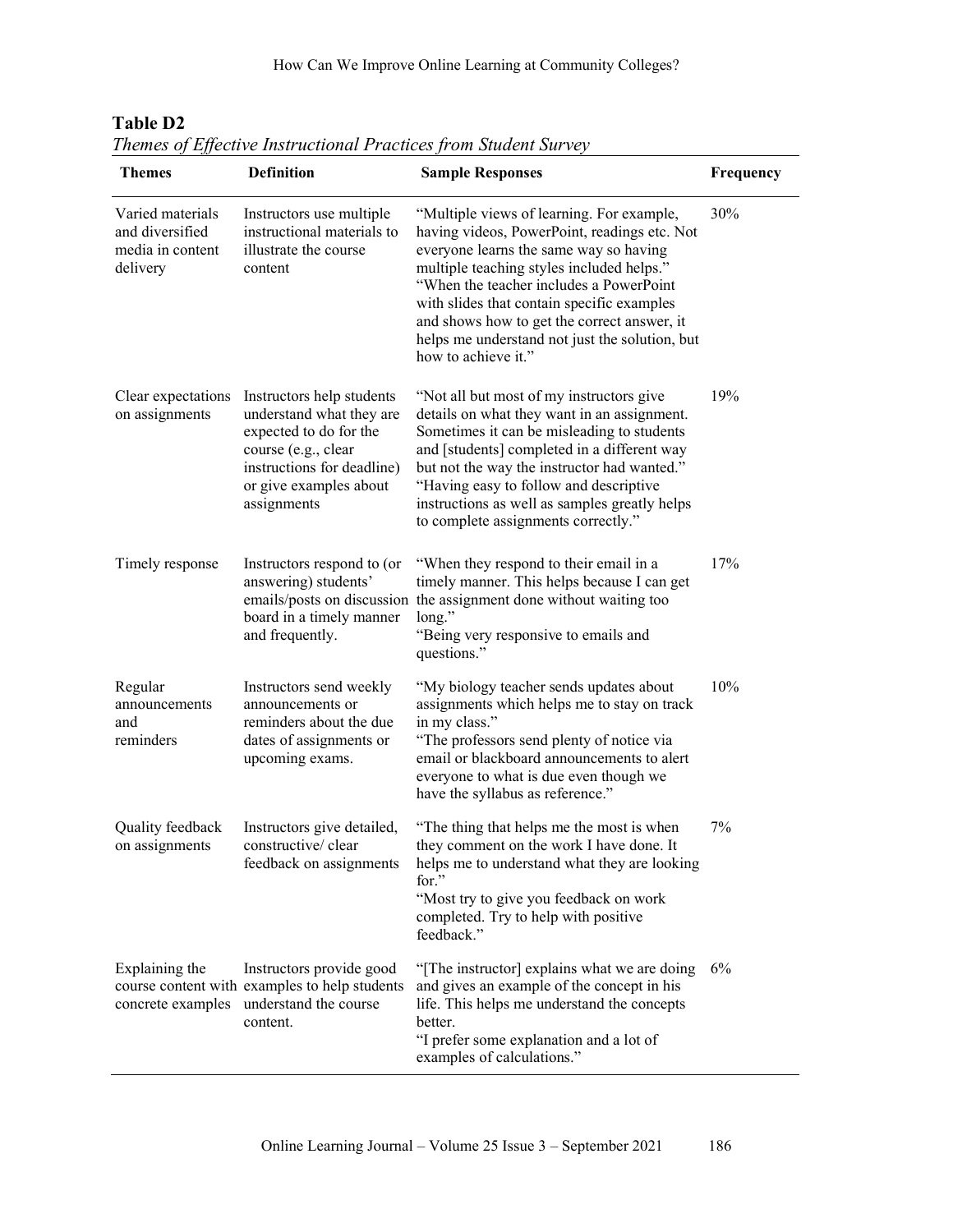| <b>Themes</b>                                       | <b>Definition</b>                                                                                                             | <b>Sample Responses</b>                                                                                                                                                                                                                                                                                                                                                                                    | Frequency |
|-----------------------------------------------------|-------------------------------------------------------------------------------------------------------------------------------|------------------------------------------------------------------------------------------------------------------------------------------------------------------------------------------------------------------------------------------------------------------------------------------------------------------------------------------------------------------------------------------------------------|-----------|
| Poor attendance in<br>synchronous class<br>meetings | When instructors hold<br>synchronous sessions<br>(e.g., Adobe Connect),<br>very few students attend<br>actively.              | "I have attempted many attempts at synchronous<br>meetings. We have made this a very easy process for<br>our students, but the majority of students do not prefer<br>to meet synchronously. The majority of our students<br>live in an asynchronous world where they would rather<br>text than make a phone call."                                                                                         | 25%       |
|                                                     |                                                                                                                               | "We have tried doing a F2F training session along<br>with a synchronous session with faculty and had low<br>attendance with the synchronous sessions."                                                                                                                                                                                                                                                     |           |
| Lack of high-<br>in the discussion<br>forum         | It is challenging to<br>quality engagement stimulate a high-quality<br>discussion via the<br>discussion board in this         | "If I do not require that students respond to a<br>discussion post a day or two after posting their own<br>response, they never go back and read the thoughts of<br>others."                                                                                                                                                                                                                               | 21%       |
|                                                     | course.                                                                                                                       | I require peer feedback on discussion boards.<br>However, some students regularly wait until the last<br>day to post and never respond to a peer."                                                                                                                                                                                                                                                         |           |
|                                                     |                                                                                                                               | "Stimulating quality discussions has been a<br>challenge."                                                                                                                                                                                                                                                                                                                                                 |           |
| projects                                            | Unsuccessful group Students' group projects<br>and collaborative work<br>are not successful.                                  | "I tried a collaborative Wiki page as a weekly<br>assignment, but about half the groups seemed to have<br>trouble figuring out how to collaborate."<br>"I tried creating teams to work together and turn in<br>homework. That generated complaints as some<br>students felt that others were not actively participating<br>and should not receive the same grade as others who<br>were actively involved." | 12%       |
|                                                     |                                                                                                                               | "Group projects have not been as successful as I would<br>like."                                                                                                                                                                                                                                                                                                                                           |           |
| Problems<br>surrounding<br>deadlines                | When the due dates are.<br>set up in a way that is<br>not consistent or too<br>flexible, it undermines<br>students' learning. | "I tried providing due date extensions and the same<br>students would regularly 'take advantage' of the<br>opportunity. This will cause those same students to fall<br>further and further behind and they will consistently<br>ask for extensions. Surprisingly, I have had at least<br>two students per semester who will not follow due<br>dates but consistently ask for extensions."                  | 7%        |
|                                                     |                                                                                                                               | "Having inconsistent due dates caused students to miss<br>assignments."                                                                                                                                                                                                                                                                                                                                    |           |

# **Table D3**

*Themes of Ineffective Instructional Practices from Instructor Survey*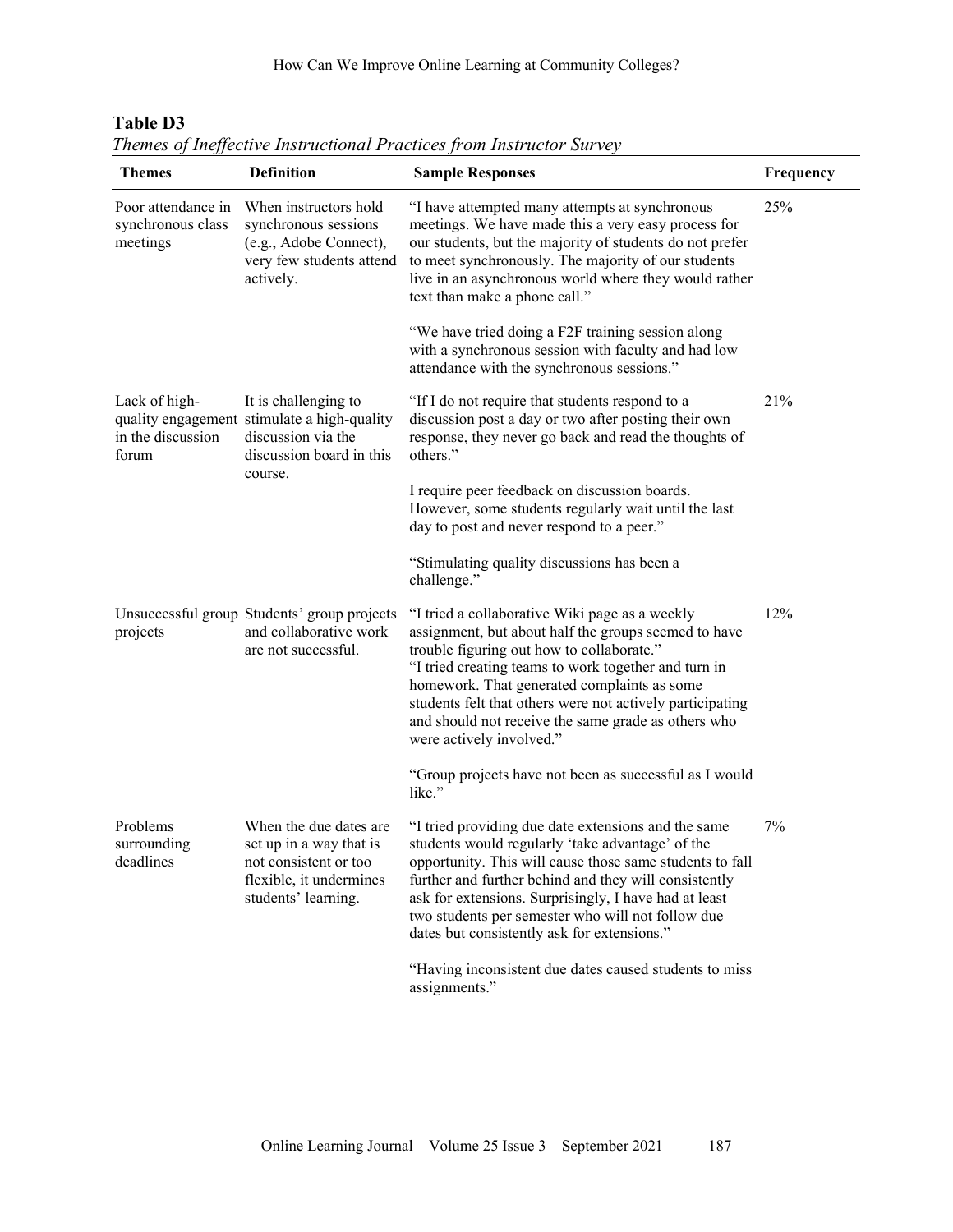| <b>Themes</b>                                                                 | <b>Definition</b>                                                                                                                                                                                         | <b>Sample Responses</b>                                                                                                                                                                                                                                                                                                                                                                                                                               | Frequency |
|-------------------------------------------------------------------------------|-----------------------------------------------------------------------------------------------------------------------------------------------------------------------------------------------------------|-------------------------------------------------------------------------------------------------------------------------------------------------------------------------------------------------------------------------------------------------------------------------------------------------------------------------------------------------------------------------------------------------------------------------------------------------------|-----------|
| Insufficient<br>instructor<br>communication and engage with the<br>engagement | The instructors lack<br>communication, do not<br>students, or do not make<br>themselves available to<br>students.                                                                                         | "The majority of the instructors are not really<br>involved in my online classes. If I am lucky I might<br>hear from them once or twice during the semester<br>to remind me to do some assignment or take a test."<br>"I didn't like their lack of communication. Their<br>lack of communication was so bad."                                                                                                                                         | 25%       |
| Unclear<br>expectations on<br>course assignments                              | The instructors fail to<br>make course<br>assignments (e.g.,<br>deadlines) easy to find<br>and understand and<br>sometimes do not<br>provide timely and<br>correct information on<br>course requirements. | "Sometimes forget to give examples to help<br>understand the concept of the assignment and what<br>exactly the instructor is looking for."<br>"Sometimes, instructions for certain assignments<br>are so vague that you have no idea what you are<br>supposed to do."                                                                                                                                                                                 | 23%       |
| Unreasonable<br>workload                                                      | The course requires<br>unreasonable work that<br>is sometimes<br>unnecessary or not<br>meaningful for learning.                                                                                           | "Instructors do not give a fair course load. A lot of<br>us take online classes because we're older, work<br>full time, have families and the course load is<br>meant for kids who don't have much going on<br>outside of school."<br>"I feel sometimes online courses are so jam-<br>packed with busy work that I focus on getting<br>assignments done and don't really retain the<br>information."<br>"Give unnecessary work online when they don't | 11%       |
| Insufficient<br>feedback on<br>assignments and<br>assessments                 | Instructors fails to<br>provide timely or<br>detailed feedback on<br>assignments or<br>assessments                                                                                                        | give the same in seated courses."<br>"Wait to the last minute to grade assignments and<br>don't give feedback. This causes the students to<br>work in the dark, not knowing if the assignment<br>they completed was correct or not before they<br>submit another assignment."<br>"If the instructor takes a while to give you feedback<br>that could impact your grade because you won't<br>know what to improve on until you get the grade."         | 9%        |

**Table D4** *Themes of Ineffective Instructional Practices from Student Survey*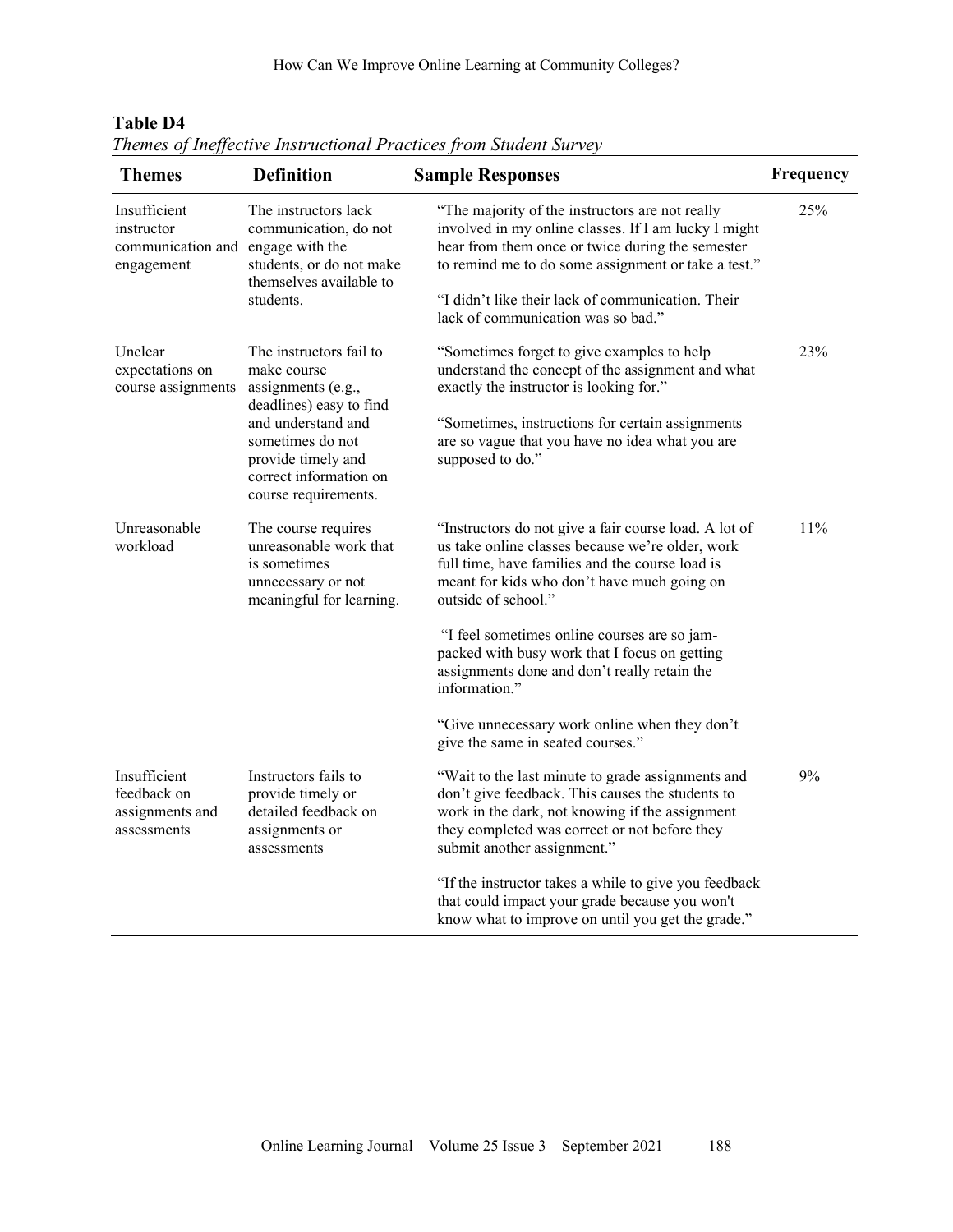| $1$ $\mu$ $\mu$ $\mu$ $\mu$ $\sigma$<br><b>Themes</b>                                    | <b>Definition</b>                                                                                                                                           | Changes Treeada to Improve Onthic Histractions from Histractor Sai vey<br><b>Sample Responses</b>                                                                                                                                                                                                                                                                                                   | Freq<br>uency |
|------------------------------------------------------------------------------------------|-------------------------------------------------------------------------------------------------------------------------------------------------------------|-----------------------------------------------------------------------------------------------------------------------------------------------------------------------------------------------------------------------------------------------------------------------------------------------------------------------------------------------------------------------------------------------------|---------------|
| Improving<br>instructor<br>communication<br>and engagement                               | Instructors are more<br>engaged with the<br>course in general and<br>improve the level and<br>quality of<br>communication.                                  | "I think it is very important to make personal contact with<br>students, especially those who are having a difficult time. It is<br>much harder for them to drop or fail if they have a relationship<br>with the instructor."<br>"A high level of faculty-student communication. Greater<br>instructor engagement with students."                                                                   | 22%           |
| Clarifying<br>expectations on<br>online learning                                         | Instructors coach<br>students on the course<br>requirement and the<br>amount of time and<br>the skills necessary to<br>be successful in<br>online learning. | "Better expectations from students entering the course as to<br>how much time and effort the course will require."<br>"Online students should know up front (prior to registration):<br>the general time commitment per week to be successful in the<br>course; the number of assignments due and when they are due;<br>the computer requirements for course; how late assignments<br>are handled." | 18%           |
| Delivering content Instructors use<br>using varied<br>materials and<br>diversified media | multiple instructional<br>materials to illustrate<br>the course content.                                                                                    | "For me personally, I have provided my students with multiple<br>resources in order to make them successful. I am continuing to<br>add anything I am made aware of in order to help my<br>students."<br>"I think students need to have video examples available not<br>just a textbook."                                                                                                            | 10%           |
| Providing timely<br>response                                                             | Instructors respond to<br>or answer students'<br>emails or posts on the<br>discussion board in a<br>timely manner and<br>frequently.                        | "Respond timely to students when they have a technical<br>problem, or questions. If it takes days to get a response, or<br>students don't get a response at all, it defeats the learning<br>experience, and conveys a lack of caring to students."<br>"To be more responsive to students outside of the 8-to-5<br>Monday - Friday schedule."                                                        | 5%            |
| Improving<br>feedback on<br>assignments and<br>assessments                               | Instructors give<br>detailed/constructive/<br>clear feedback on<br>assignments                                                                              | "Detailed and timely feedback on assignments. The instructor<br>should provide instructive feedback anytime a student does not<br>receive a perfect score."<br>"Instructors should know how to set up a course in Moodle so<br>students have immediate weekly feedback regarding<br>assignments and their overall progress in the course."                                                          | 3%            |
| Improving<br>feedback on<br>student progress                                             | Instructors monitor<br>students' course<br>progress and provide<br>feedback on their<br>course progress.                                                    | "More automatic monitoring and feedback of student progress,<br>starting early in the term with attendance and completion of early<br>assignments."<br>"Instructors should know how to set up a course in Moodle so<br>students have immediate weekly feedback regarding assignments and<br>their overall progress in the course."                                                                  | 3%            |

## **Table D5**

*Themes of Changes Needed to Improve Online Instructions from Instructor Survey*